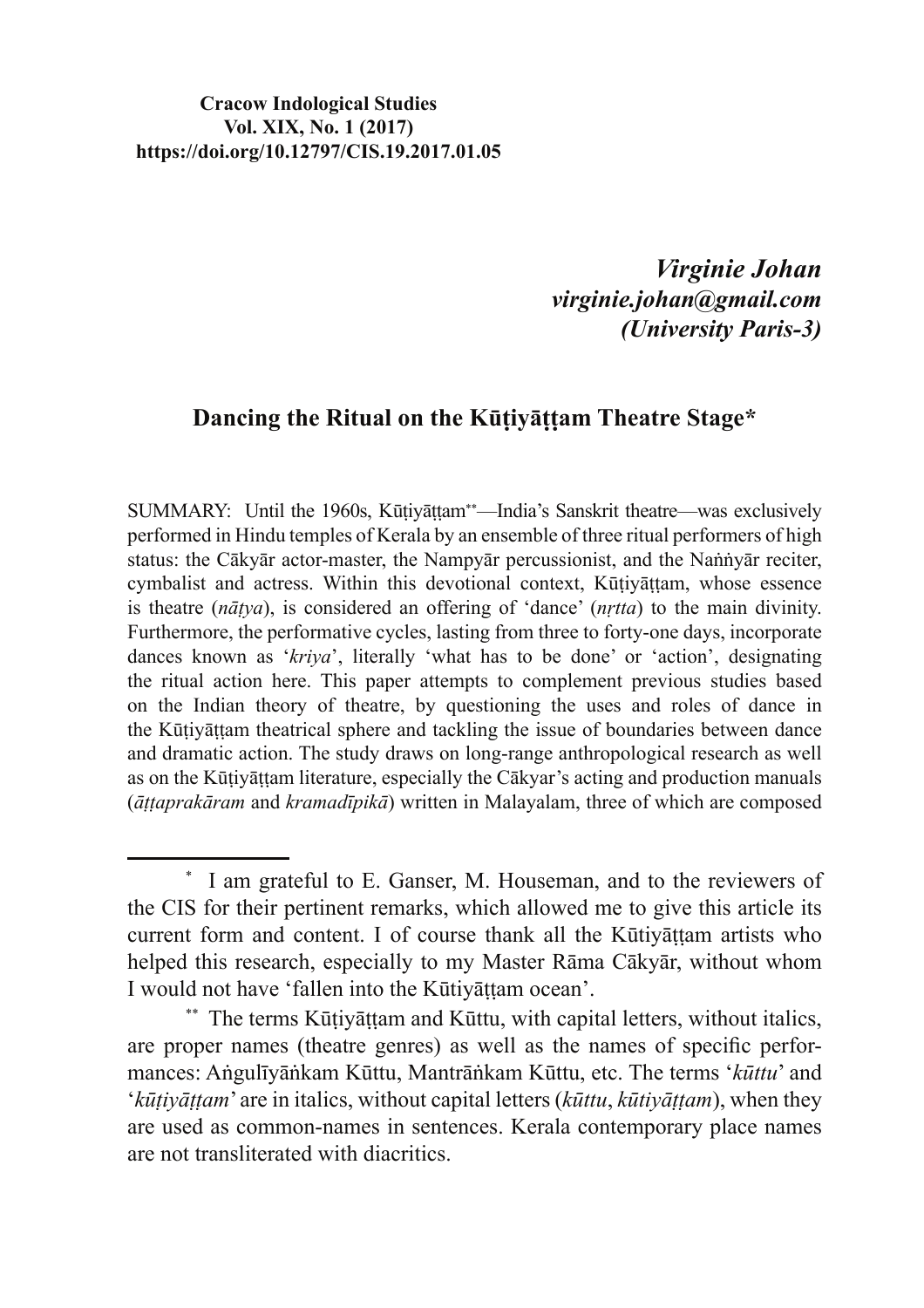IF for the performance of the following Sanskrit plays: *Bālacaritam* and *Abhisekanātakam* of Bhasa, and *Āscarvacūdāmani* of Saktibhadra.

KEYWORDS: Kūtiyāttam, Sanskrit theatre, Hinduism, dance, ritual, performative literature in Malayalam.

This paper focuses on ritual dances of the only living practice of ancient Sanskrit dramatic literature: the Kūțiyāțțam theatre of Kerala. A Kūtiyāttam performance is based on a single act of an ancient Sanskrit play, into which narratives are interwoven. The performances of the *Rāmāyaṇa* plays, which I focus on, respond to the following basic structure. On the first day, the main character of the act-play appears on stage (*purapāttu*) for the first time, to introduce himself and disclose the initial dramatic situation. On the second as well as on the following days, the actor becomes a story-teller to perform a so-called retrospection *(nirvahanam)*: using gestures drawn from an acting manual in Malayalam (the language of Kerala), he narrates a story that sets the background for the initial situation. The dramatic act that was disclosed on the first day and placed in its historical and mythological context during the retrospection is then enacted through the Kūtiyāttam *per se* conducted on the final night(s) by several actor-characters, who then literally 'play together' (kūti-āṭṭam).<sup>1</sup> Some performing cycles respond to a double structure, as is the case for Balivadham, i.e. the Act of Bāli's Death—based on act I of the *Abhisekanātakam* [*Abhis*] attributed to Bhāsa ( $5<sup>th</sup>$  century A.D.?)— that lasts for five days.<sup>2</sup> Others, such as the Anguliyankam Kūttu, i.e. the Act of the Ring—based on act VI of the  $\bar{A}$ *scaryacū* $\bar{d}$ *āmaṇi* [ $\bar{A}$ ś $c$ ] of Śaktibhadra (11<sup>th</sup> century A.D.?) that lasts for twelve days, display a far more complex structure.<sup>3</sup>

<sup>1</sup> On this basic structure, see Moser 2000. About the epic and dramatic sources of the retrospections, see Johan 2014; 2018.

<sup>2</sup> The first set composed of the *purapāttu* and *nirvahanam* is followed by a second one performed prior to the *kūtivāttam* of the dramatic act  $(John 2014).$ 

<sup>3</sup> About the Anguliyankam Kuttu, masterpiece of the Kutiyattam repertoire, see Johan 2014; forthcoming, and Shulman 2016.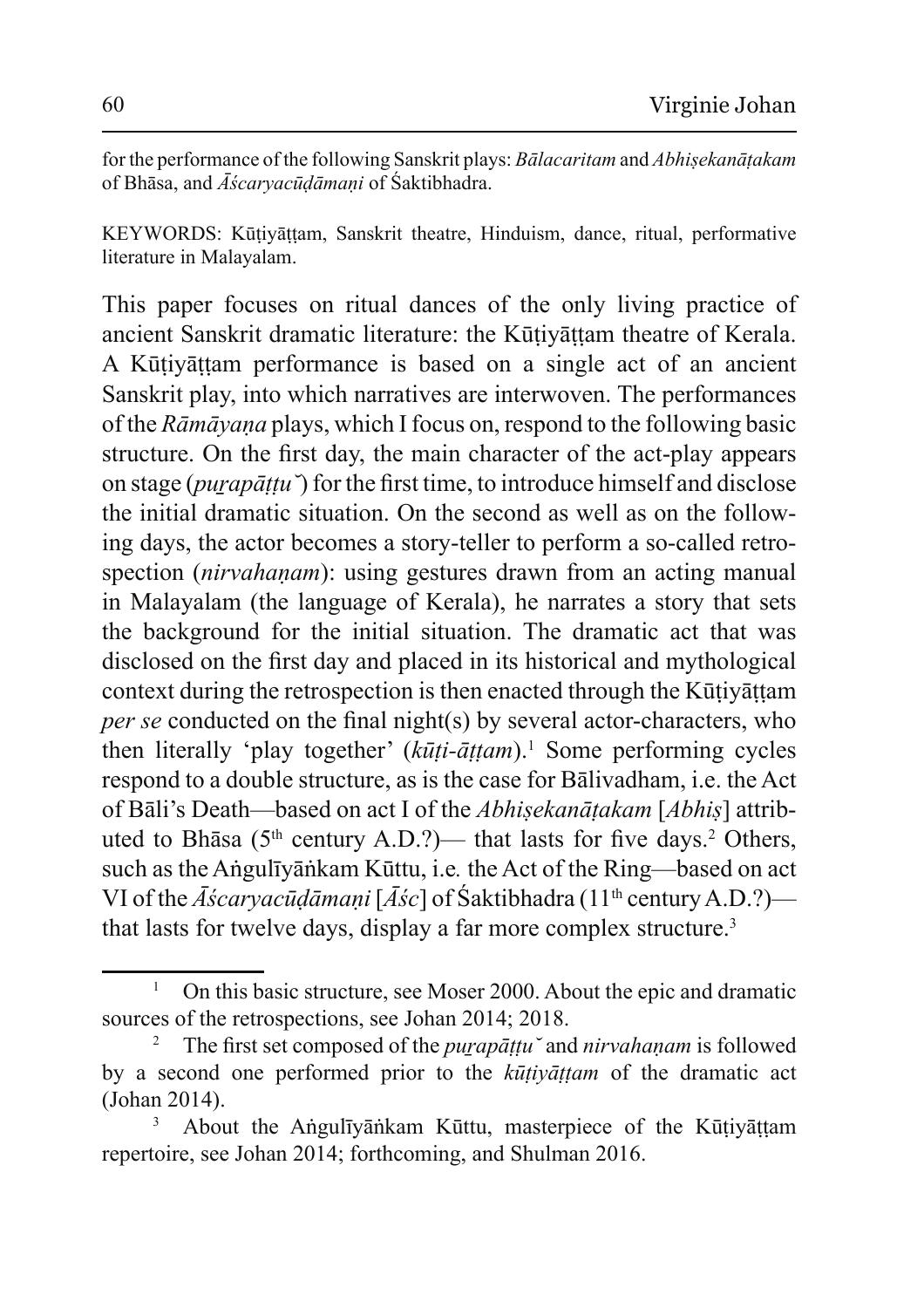The roles taken over by the performer during each performing cycle are multiple: the actor is a character on the first and the last days, a storyteller in the retrospection, and stage-manager directing the mentioned functions throughout the entire performance.<sup>4</sup> He is also a dancer at the beginning of the cycles as well as (but rarely) in some parts of the drama. In this last role, the Kūtivāttam performer so to say 'dances the ritual': dances are called *krivas*, which literally means 'action', which is firstly, in India and in the terminology of the Kūtiyattam performers, the ritual action. Dance is thereby endowed with a ritual role and power that I will try to qualify.

For which reason, at what moment and based on which modalities are the dances interwoven into the performance? How far do dancing processes differ from acting techniques and what are the signs that distinguish the ritualistic and acting spheres? Is dance linked to the dramatic plot? These are the questions this paper will attempt to answer with a view to complementing the studies tackling the role of dance in the Indian theatre from the perspective of the Sanskrit theatre treatise *Nātyaśāstra* and its commentary by Abhinavagupta (Bansat-Boudon 2004; Ganser 2013). It will underscore the ritual aspects of dance and its aesthetic resonance in the specific Kerala praxis of the ancient Sanskrit theatre that is Kūtiyāttam. In terms of methodology, the study results from a multidisciplinary approach to Kūtiyāṭṭam, drawing firstly on fifteen years of anthropological research in the field of Kūtivāttam teaching and performance in central Kerala. and secondly on the practitioners' acting manuals ( $\bar{a}t \bar{t}$ *tapraka<sup>ram*</sup>) and production manuals (kramadīpikā) composed in Malayalam.<sup>5</sup>

<sup>4</sup> This last role is highlighted by the conventional key-gestures thanks to which, for example, each function is separated from the other. Examples will be given below.

<sup>5</sup> The Cākyārs wrote two types of manuals for each act-play of their repertoire: 1) a production manual that notably defines the general structure of the performance; 2) an acting manual that provides information about the texts to perform and the acting techniques (Johan 2014, vol. 2:  $534-541$ ).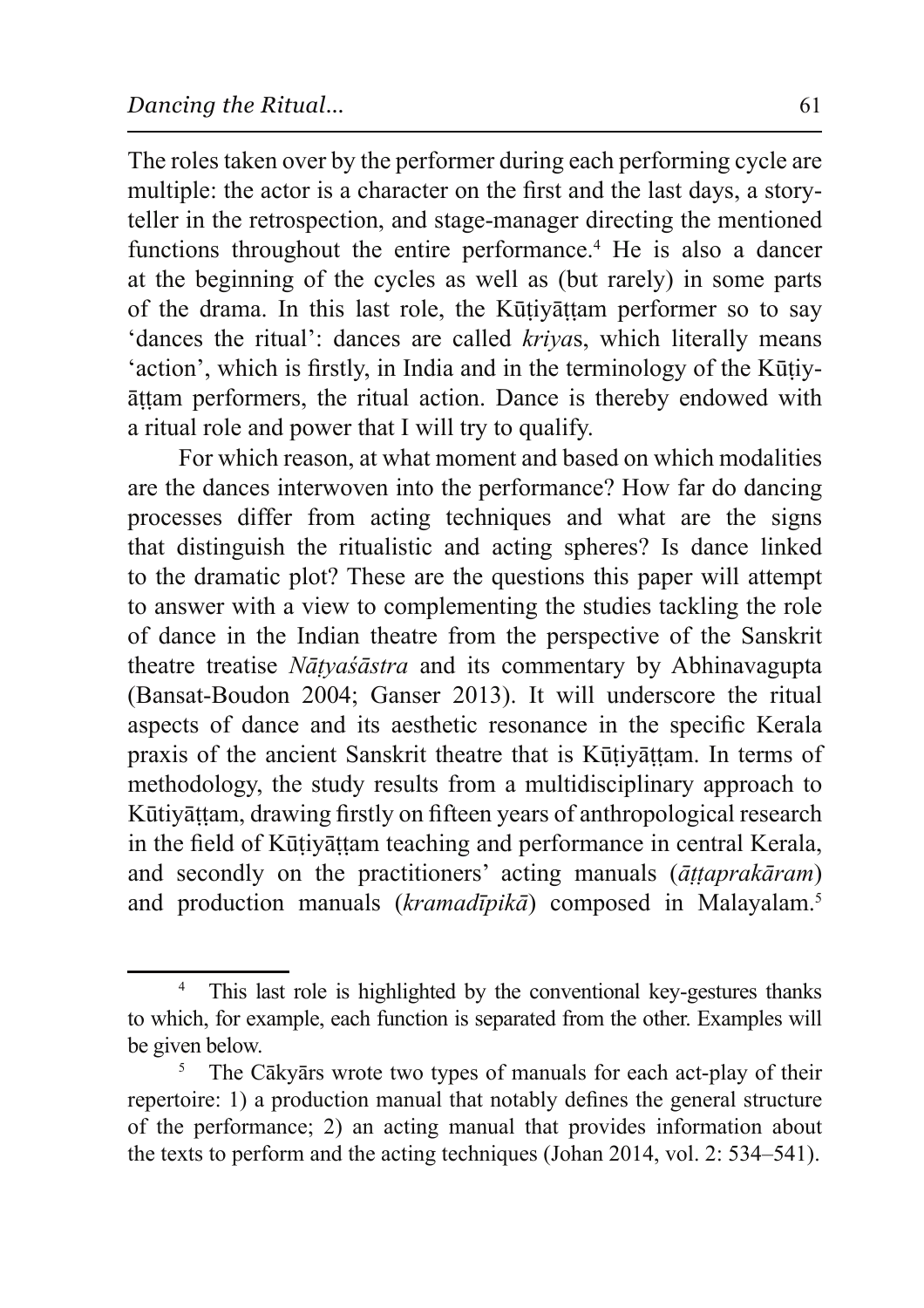An anonymous Sanskrit commentary on Kūtiyāttam, the Natānkuśa  $(16<sup>th</sup> century A.D.?)$ , will also provide us with some clues. Structurally, the article proceeds in four parts: it starts with a brief ethnography of the Kūtiyāttam masters (1), followed by some terminological remarks (2) and a description of the main ritual dances (3), which then lead us to discuss the links between dance and the dramatic action (4), and finally delineate the ritual role of dance in the Kūtiyāttam theatrical sphere.

## 1. Kūttu and the Cākyār 'dancers'—anthropological context

Today, Kūtiyāttam is performed outside of the precincts of temples of Kerala by Kerala artists who belong to different castes. However, for centuries, until the 1960s, this art was exclusively performed in the largest Hindu temples of Kerala by a group of three ritual performers of high status from the upper temple-servants cast: the Cākyār actors, the Nampyār drummers and the Nannyar reciters, cymbalists and actresses (fig. 1). Members of these three subcastes are to this day the only ones allowed to perform Kūtivāttam in temples, especially in the unique temple-theatres (kūttampalam), to which their art has been confined for centuries (fig. 2).<sup>6</sup> The Cākyārs, on whom my studies mainly focus on,<sup>7</sup> share family rights that attach them to several temples and endow them with the responsibility of offering theatre to the main divinities.<sup>8</sup> They used to follow a matrilineal kinship system—enriched with an avuncular transmission of

 $\overline{6}$ About these ancient theatres, built in the Hindu temples of Kerala, notably see Rajagopalan 2000; Chakyar 2015. A few kūttampalams of Southern Kerala in which Kūțiyāttam had not been performed for a long time recently opened their stages to all Kūtiyāttam artists (like Kapila Venu, whose dream was to perform such wonderful art on such wonderful stages). However, until now, caste distinctions continue to be strictly applied in the temples of central and northern Kerala.

About the actresses' practice and the Nampyārs/Nannyārs' families, see Moser's thesis and Daugherty's papers (full references are given in Moser's *Bibliography of Kūtivāttam*—Moser 2011).

About the hereditary rights and the history of the agrarian society elaborated by the Kerala Brahmins (Nampūtiri) around the temples, see Veluthat 2009.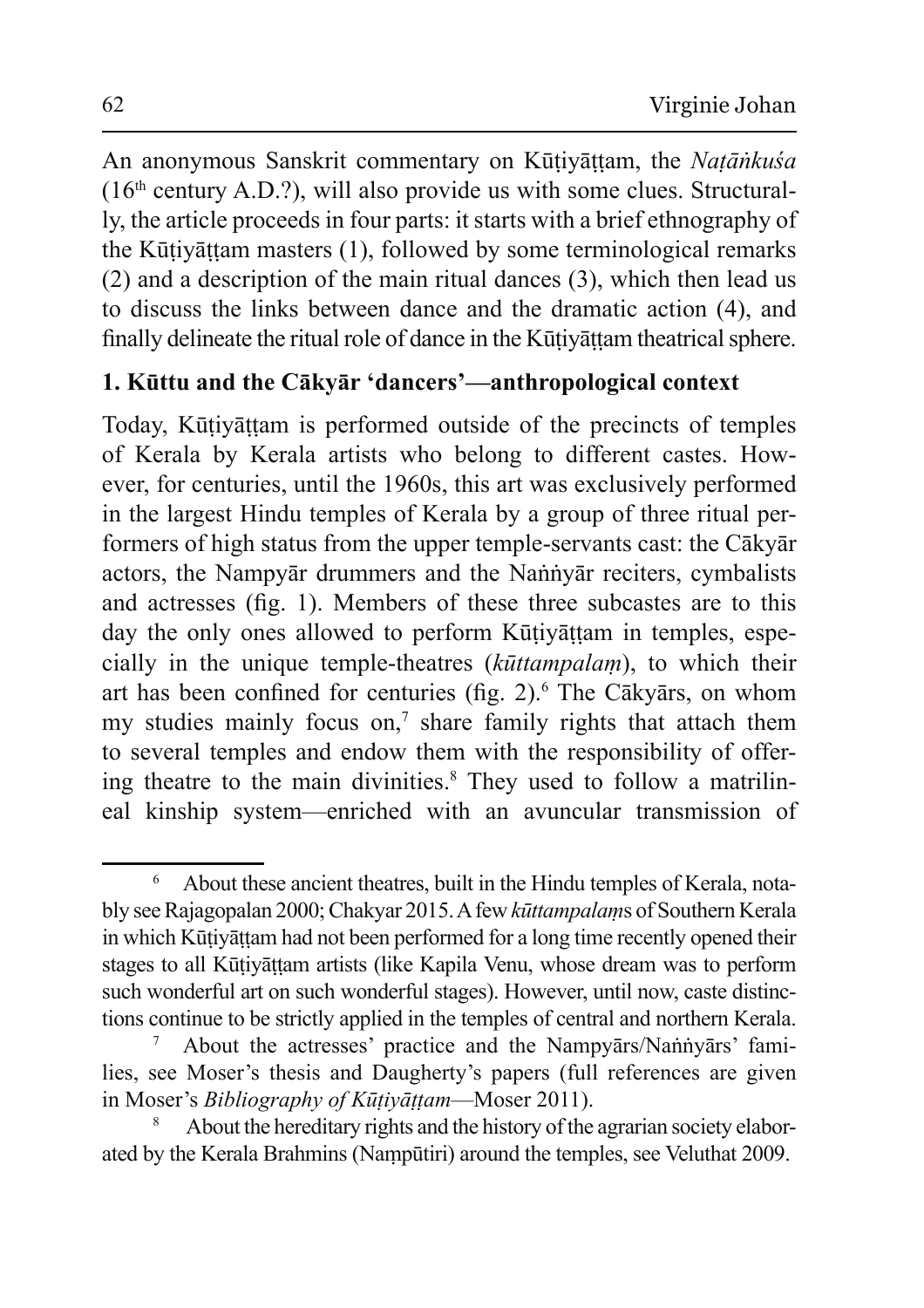theatre—which was, in olden times, complementary to the patrilineal system of the Nampūtiri Brahmins.<sup>9</sup> Nowadays, the Cākyārs who are trained in Kūtiyāttam (roughly one in four) also perform outside of the devotional setting. Furthermore, almost all of them (totally a dozen) still consider as a main duty to remain in the traditional path by performing in the temples. For example, my master Rāma Cākyār (member of the Painkulam family) says: "If I don't perform in Venganellur [the temple inherited from his maternal grand-uncle]. I am not a Cākvār". According to Hindu logic, performing in the family temple corresponds to the Cākyārs' hereditary social function, the modalities of which derive from the social status as set by the caste system and the level of purity attained: among the temple-servant subcastes, the Cākvārs are 'twice-born', as are the Brahmins, but they cannot touch the god directly as the latter do through worship: they 'touch' him indirectly, through theatre.

In the delimited context of the Kerala temples, Kūtiyāttam performances are generically known as ' $k\bar{u}ttu$ '.<sup>10</sup> The performing cycles follow three modalities recalling the three types of Vedic sacrifice ( $y\bar{q}g$ a/ $y\bar{q}g\bar{n}a$ ): regular  $k\bar{u}t$ tu ( $a\bar{t}iyant$ ara, comparable with the nitya sacrifice), votive kūttu (valivātu, comparable with kāmya), and spectacular kūttu (kālcca, comparable with *naimittika*). Regular *kūttus* are conducted in some temples once or twice a year for three

Until the 1960s, the Nampūtiri were the fathers of the Cākyārs (see: Johan 2011b; 2014, vol. 1: 55–136). Over the past decade, the C $\bar{a}$ kv $\bar{a}$ rs' matrilineal system shifted towards a patrilineal system. Recently both descent systems have cohabited among seven Cākyār families, six among which include actors. My present research focuses on listing and explaining the wedding and descent changes and their consequences on the artistic transmission and the ritual practice.

In older times, many types of dances were referred to using this term translated as 'play'. In Kūtiyāttam, kūttu usually designates performances that do not include 'acting together' (kūtiyāttam), such as Cākyār Kūttu (performed by a single actor) or Nannyar Kūttu (performed by a woman). However, in temples, all Kūțiyāțțam performances are usually called 'kūttu'.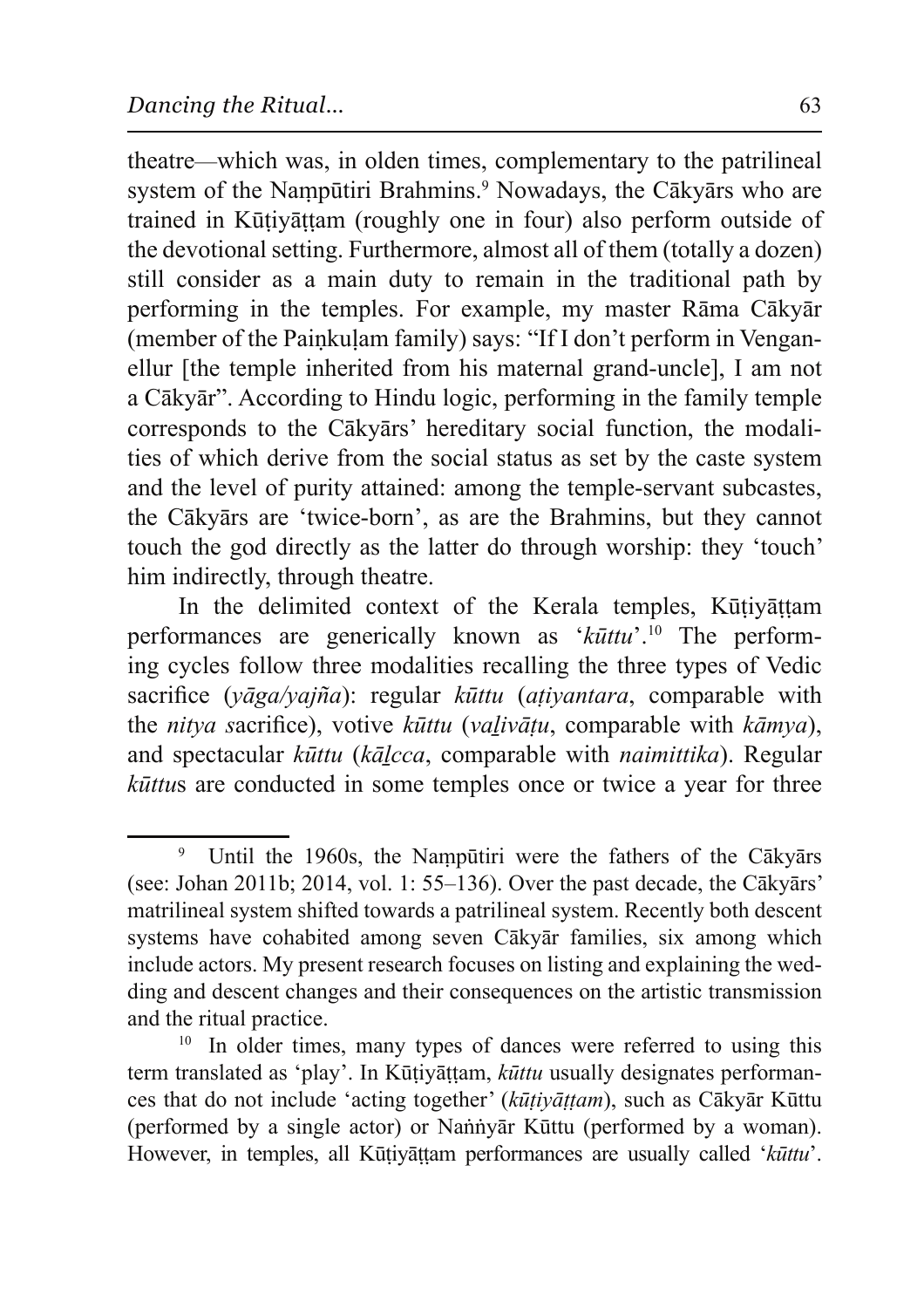to forty-one days; votive performances are offered by private devotees, often to obtain progeny; spectacular *kūttus* are conducted during temple festivals. Regardless of the type of  $k\bar{u}$ ttu, performances are usually connected with the main divinity of the temple in terms of space, time and subjects composing the enacted story. The stage is oriented towards the sanctuary so that the god faces the stage and is able to attend and receive the theatrical action in a most direct way. The temple-theatres (kūttampalam) are built on the basis of the same type of cosmic diagram as is used for the architectural foundation of the temple—for example, the floor as well as the ceiling of the stage are the seat of the gods of directions (dikpālaka), Brahmā being at the center. Therefore, the stage appears as a temple within the temple's temple-theatre. When performing, the actor stands in front of the tall and central oil lamp holding three wicks that were lit with the fire coming from the temple's holy chamber. Some artists compare these three flames with the three sacrificial altars or Agni, the Fire-God, who carries the theatrical offering to the gods—gods who also created theatre, according to the myth opening the  $N\bar{a}$ tyas $\bar{a}$ stra.<sup>11</sup> In terms of time, one of the multiple important rules requires the Cākyārs to tie the 'red thread' (the first piece of the costume to be worn) around their forehead before closing the god's chamber in order to establish a connection with the divine abode (fig. 3). Finally, the stories that are enacted

<sup>11</sup> See Bansat-Boudon 1992; 2004. About the comparison between Kūțiyāțțam and sacrifice, see late guru Māņi Mādhava Cākyār's discourse (Bargavinilayam 1999), a Kerala scholar's opinion (Narayanan 2006), and my own analysis (Johan 2014, vol. 1: 218–223). Let me underscore that, although Narayanan criticizes some 'western studies' for overemphasising the ritual aspects of Kūțiyāṭṭam, these aspects are very important in the context of the temples, and for the artists who perform in this context. They are little known to the foreign researchers who are not officially Hindus and, therefore, are not allowed to enter the *kūttampalam* (only Hindus can enter the big Hindu temples in Kerala: I personally converted to Hinduism in 1999). Finally, there is a lack of new local studies about the ritualistic cycles and aspects of Kūțiyāțțam, for example about the appealing Act of the Ring (Angulīyānkam).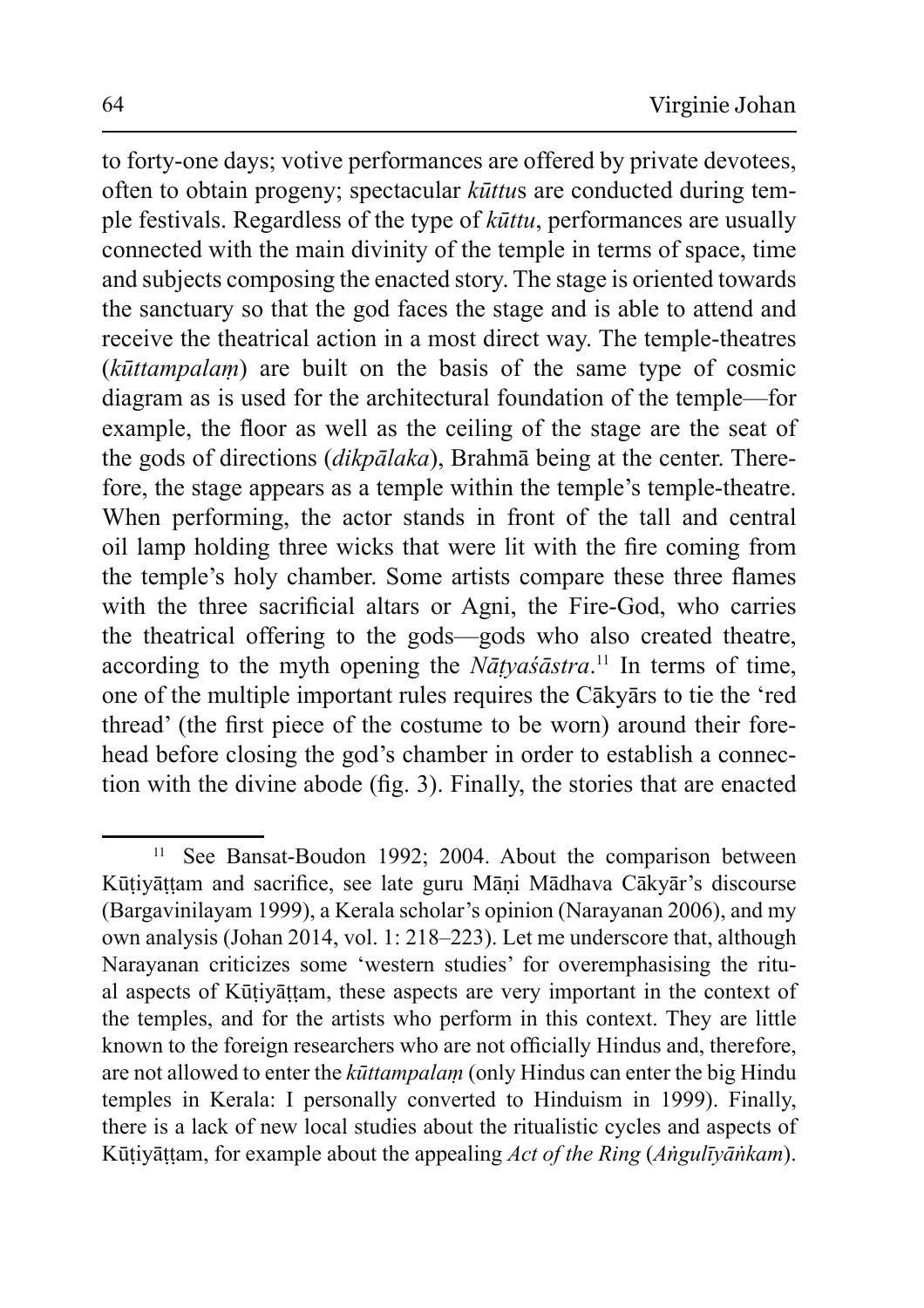certainly please the gods: for example, at the Triprayar temple, where the Kūttu of the Ring is not conducted in a theatre but directly in front of the holy chamber of Rāma, in the Namaskāra-mandapa, where Brahmins conduct some worships. It is said that Rama waits for Hanuman (the unique character of the Kūttu) to tell him how he discovered his abducted wife, Sītā, in Rāvana's (the demon's) garden on the Lankā Island. The firecrackers offering (*veti*) conducted in the temple is said to recall the sound of Hanuman jumping to Lanka (fig. 4).

The aforementioned data underscore how far Kūțiyāțțam is part and parcel of the devotional life of temples in the given areas. We will now see how the general ritual role played by this theatre, in this context, is highlighted by the dances that punctuate the performances, starting with two terminological points.

## 2. Theatre as 'dance' (nrtta) and dance as 'rite' (kriya) terminological remarks

On the boards listing the offerings that are posted at the doors of temples, Kūttu is often mentioned as a 'dance', nrttam. The devotees can offer a theatrical 'dance' to the god in the same (but more expensive) way as they present him with a garland. This popular/devotional terminology could explain why a respected guru such as late Ammannur Parameśvaran Cākyār (1916–2008), who never performed Kūtiyāttam outside temples, referred to his art as 'dance' (nrttam), even if he fully agreed that Kūtivāttam was theatre, *nātva*—a 'total' art incorporating acting technics *(abhinaya)*, music *(vadya)*, songs *(gana)* and dance  $(nrtta)$ , as explained in the *Natyasastra* (to which he also referred to) and its commentaries.<sup>12</sup> I believe that the late guru might have felt like a 'dancer' for the two following reasons:<sup>13</sup> first, because he was performing in the temples, where Kūtivāttam is assimilated to 'dance'; second, because he was a specialist of the Kūtiyāttam

<sup>&</sup>lt;sup>12</sup> Private communication, Irinjalakuda, 2000. About the definition of *nātya* in theoretical texts, see Bansat-Boudon 1992: 22, 145–146; Ganser 2013.

About the Cākyārs' 'dancer identity', see Johan 2014, vol. 1: 137–240.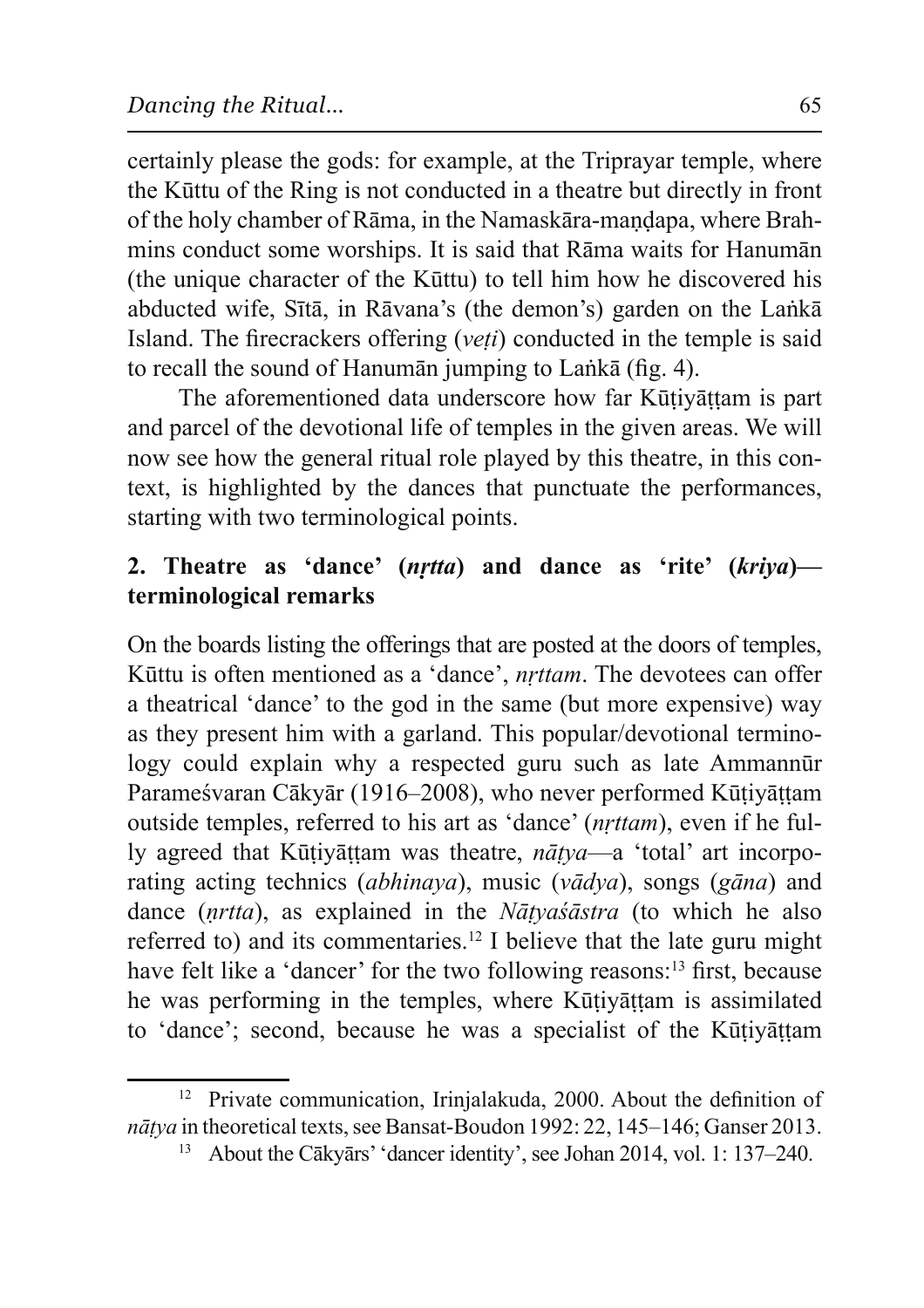'rites' (krivas), which notably correspond to the dance sequences of Kūțiyāțțam (fig. 5).

Orally as well as in their performing manuals, the Cākyārs generally refer to the dance portions using the word kriva, which they also use to refer to some other personal rituals. Kūtivāttam involves two main 'krivas' with generic proper names (see part 3), each of which include dance-sequences with their own proper names. Examples given below will show that the performing manuals sometimes indifferently use the word 'dance' (*nrttam*) for *kriva*, or enumerate the names of the dance-sequences. Most of the time the performers' texts only allude to the dance, except in the acting manual written for the first public performance *(arannettam)*, known as the 'Director's Entering [on stage]' (Sūtradhāra Purapāttu), in which rituals, and sometimes dance, are described with more details.<sup>14</sup> In any case, the performing manuals never detail the dances. Dance is taught 'orally', directly, during the very act of dancing. Let us now see at what moment it appears, how it looks like and according to which 'text' it is performed.

# 3. The two main danced rites: marayilkriya and nityakriya-formal presentation

Every actor learns to dance in his childhood, sometimes in one or two years, because *krivas* are the main elements of the ceremony of first entering onstage of the Director (Sūtradhāra), the first performance of the Kūtivāttam tradition. Dances open and close the first (purapāttu) day of this (and each) performing cycle. After some musical preliminaries (notably a Sanskrit hymn called *akitta*, chanted by the Nannyar sitting on the right side of the stage<sup>15</sup>) and an invocation verse (*nandi* or *arannutali sloka*, which is performed by the Nampyar drummer),

 $14$ See notes 16 and 17. About this performance and the first role of the Sūtradhāra—a super-Actor role on which I believe the epic aesthetic of Kūțiyāttam is constructed (infra: note 31)—see Johan 2014; 2017.

I place myself as the performers, facing the lamp and the public. 15 From the public's point of view, it corresponds to the left side of the stage.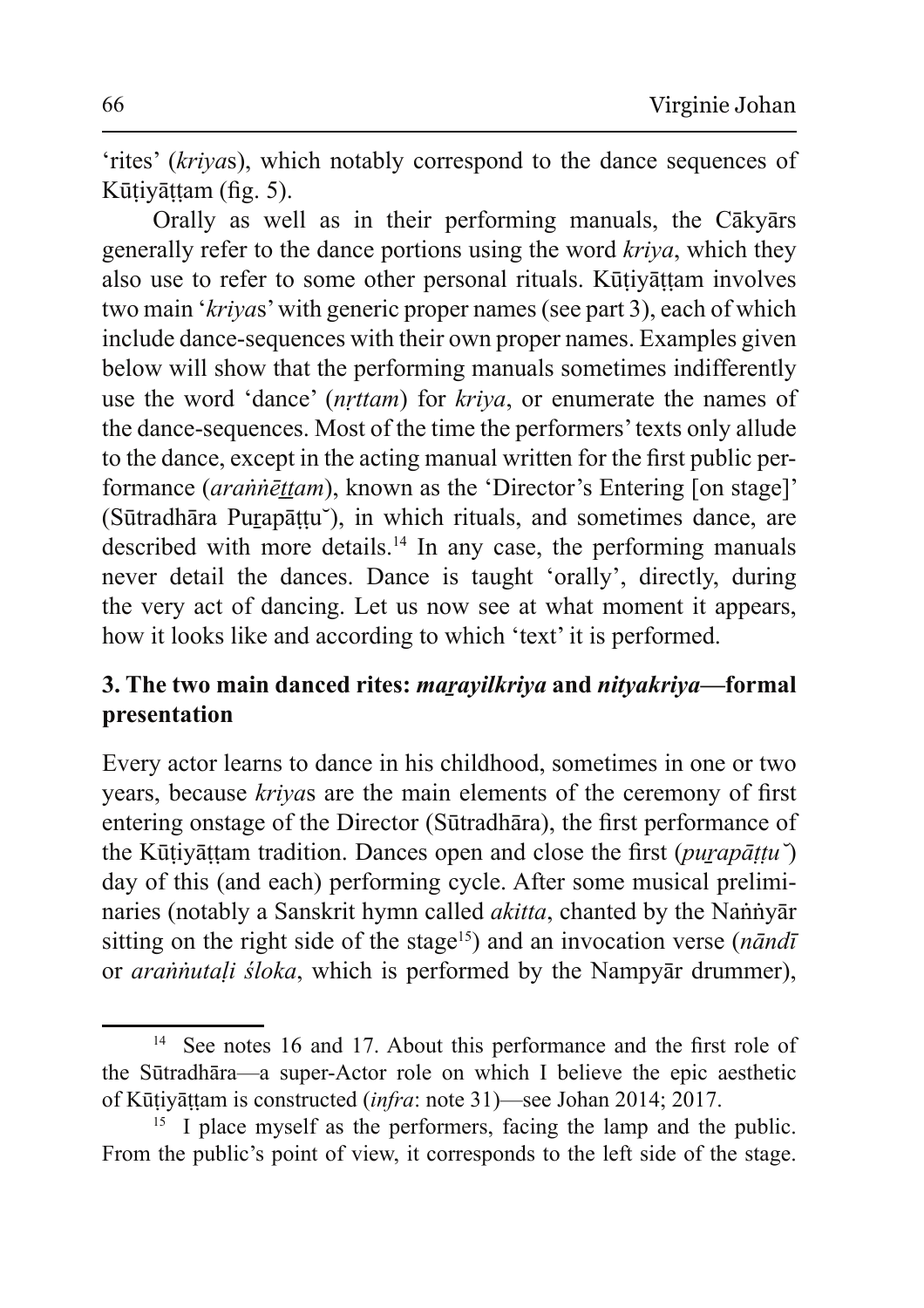the Cākyār performs the *marayilkriya*, 'the rite to be done behind the curtain', after which he acts as a character (*vesam*). Finally, he performs the *nityakriva*, 'the regular rite' (or 'the rite to be done daily', notably because the student must rehearse it every day). The dance training contributes to shaping the actor's body and creates a rhythmic body, which is essential since each movement is beaten by the *milāvu*, the drum of Kūtiyāttam, the Nampyār drum. Let us now have a closer look at the dances.

For the *maravilkriva*, the actor (dressed as a character) enters onstage via the left door. Hidden by the curtain (held by two assistants), he faces the drum, back turned to the curtain and to the public, and performs the salutation 'dedicated to the music' *(abhivadyam—fig. 6)* as well as several pure dance sequences of the *nrttam* type. Here, steps and gestures do not have any discursive signification—this apparent lack of meaning being a general property of ritual.<sup>16</sup>

<sup>&</sup>lt;sup>16</sup> "Rituals do not tell stories; they enact particular realities", in the words of the anthropologist and ritual specialist Houseman (Houseman 2006: 414). The Kūtiyāttam dance-rites are described in the following terms in the acting manual of the Sūtradhāra Purappātu<sup>"</sup> [Ms. Arannēttam Āttaprakāram]: "After the consecration of the stage, when the curtain is held  $[\dots]$ , the actor does his ablutions, dances behind the curtain, does the 'node gesture' and his face ablutions, takes flowers in his hands, makes the turning steps, and stands in front of the lamp, in a happy mood" (*arannutaliccu* vavanika piticcu [...] sutradharan *PD��Dratavil mutal natavāti muticcu mukhattunīrtaliccu pūvvu kavvil piticcu kalivam vaccutiriññu* vilakkattu tānnu ninnu prasanna bhāvam). The dancesequences which are here performed pertain to the *nrttam* category that stems from the *Nātyasastra*, in which special dance-gestures are devoid of discursive meaning (see Ganser 2013). In Kūtivāttam, the same twenty-four *mudrās*, drawn from the Cākyār's Sanskrit manual for hand-gestures (*Hastalakṣaṇadīpikā*), are used for acting as well as for dancing. But when acting, the hand movements illustrate words and ideas, whereas when dancing, they abstractly structure the soundspace. And yet they are never entirely meaningless, because the ritual action carries an "extra-ordinary significance" responding to its own rules and references (Houseman 2006). About the rituals' "autonomy", "autopoietic qualities of self-organization", and complexities, see also Handelman 2004.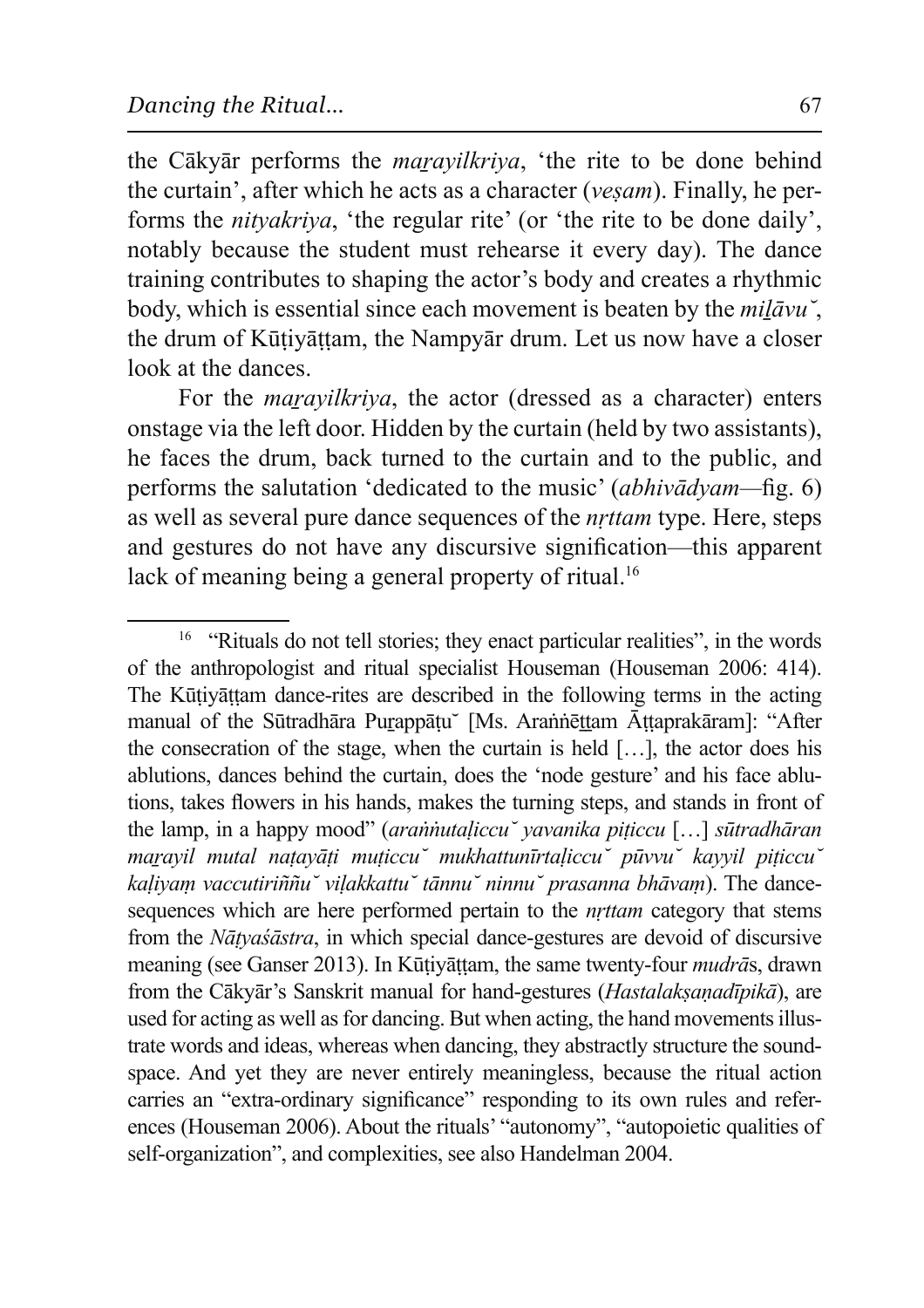The *nityakriya* lasts longer and closes the first day. The acting manual of the Sūtradhāra Purapāțțu~ reads:

After having touched the earrings [conventional separating gesture], do the [gesture called] *dhruva*, 'the short' and 'the long' [dance], etc., perform all the danced-rite (kriya), ending with the [last] dance (*nrttam*) [which consists in a salutation to Brahma], and prostrate.<sup>17</sup>

Even if it is not mentioned as such, the *nityakriya* (here named '*kriya*') consists of two types of dances, some of which are accompanied with Sanskrit songs uttered by the woman reciter. They correspond to: on the one hand, pure dance (*nrttam*), without narrative signification, and, on the other hand, mimetic dance (*nrtyam*), with steps indexed on the rhythm and gestures drawn from an oral narrative subtext in Malayalam providing discursive information.<sup>18</sup>

Both types of dances are distinguished from acting *(abhinaya)*, not only because they include given rhythmic steps, but also and primarily because the actor does not depict theatrical emotions: in the words of Rāma Cākvār, the actor-dancer must "smile gently" only "to show that he is pleased to dance".<sup>19</sup> The master's words refer to the same fundamentals as prescribed in the Sanskrit theoretical texts on theatre, according to which "dance is described in negative terms as devoid of this fundamental feature of theatre", and should "charm" the public  $(Ganser 2013: 180-181, 186-189).$ 

Let's note that the performer certainly deserves credit for smiling since dance implies great physical and mental efforts. The apparent simplicity of the choreographies (that I cannot describe in detail in this short paper) masks the fact that each movement call upon every muscle

<sup>&</sup>lt;sup>17</sup> kundalamittu muticcu dhruvakātti ceriyakku valiyakku ādiyāyi *kriya okkayum āti nrttattil muțiccu dīrgha namaskāram ceytu* [Ms. op. cit.]. This text will be progressively explained.

An example of *nrtya* subtext will be given below. The term '*nrtya*' is absent from the manuals, but it is sometimes mentioned orally in the training context, and is known and accepted by the performers

Private communication, Cheruthuruthi, 2002.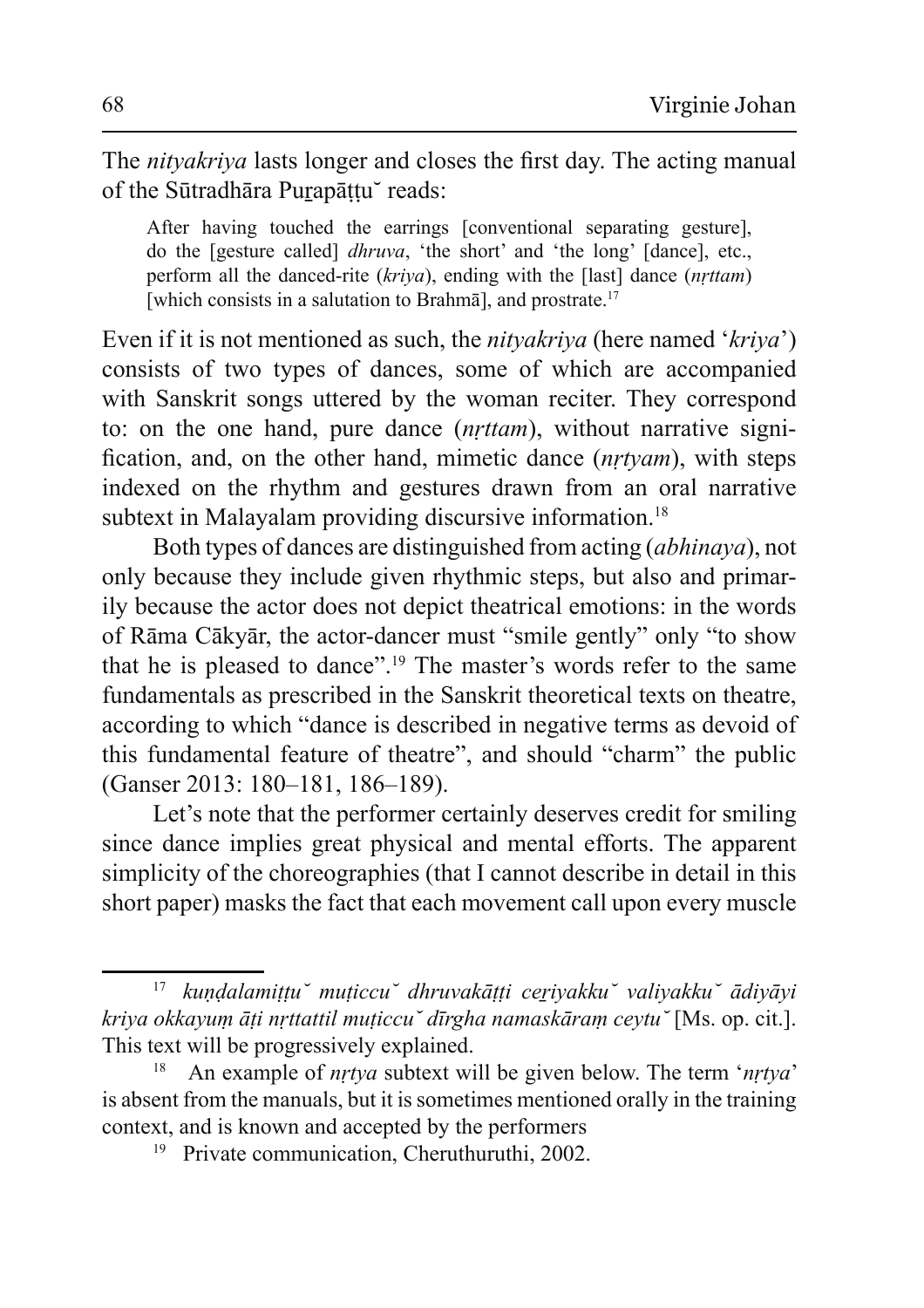of the body. Furthermore, dance also requires deep concentration in order to perform each sequence correctly and link the parts with each other without making mistakes—since the *krivas* are rites, no one is supposed to make mistakes in performing them.<sup>20</sup> To memorize the steps, the student uses fixed mnemonic syllables (vāvtāri, 'mouthrhythm') based on a system widely used for the Indian transmission of music and dance, especially in Kerala.<sup>21</sup> It is only during the stage performance that the actor performs with drums that transform both the oral/mental rhythmic syllables into percussive beats and the kinetic acting-sphere into sound-space.

The technical difficulty of dance for example clearly appears in the *nrtya*-sequence known as "Homage to the guardians of the directions" (*Dikpālaka vandanam*) executed at the end of the *nitvakriva*. The sequence superimposes three types of text: 1) a devotional Sanskrit text chanted by the Nannyar woman sitting on the right side of the stage; 2) a hand-gesture text in Malayalam through which the actor invokes the eight Guardians of the cardinal points; 3) a rhythmic/syllabic text (and drum beats onstage) that guides the steps. Although none of the texts should be written down, the students do so nowadays, at least for the gestures' subtext, which here signifies: "plucking flowers, I salute Indra [and then, each god respectively] by dancing" (fig.  $7$ ).<sup>22</sup> Turned to the appropriate direction (the East, for Indra), the actor-dancer respectively salutes: Agni (South-East), Yama (South), Nirriti (South-West), Varuņa (West), Vāyu (North-West), Vaiśravaņa (North) and Siva (North-East). While performing the gestures, he walks

<sup>&</sup>lt;sup>20</sup> Moser also mentions this important point (Moser 2012). In this accuracy lies what Houseman calls "the quality of the [ritual] action" (Houseman 2006: 413). Please note that, in Kūṭiyāṭṭam, there is no improvisation at all in dance, which is not the case for all 'rituals' *(ibid.)*.

About the musical transmission in Kerala, see Guillebaud 2008. The syllables of the Kūtiyāttam kriyas are recorded in my Ph.D. (Johan 2014, vol. 1: 385–386).

<sup>&</sup>lt;sup>22</sup> Indrādi dēvanmār [...] pūvaruttu iṭṭu nṛttam ceytu vandikkunnu (personal notes).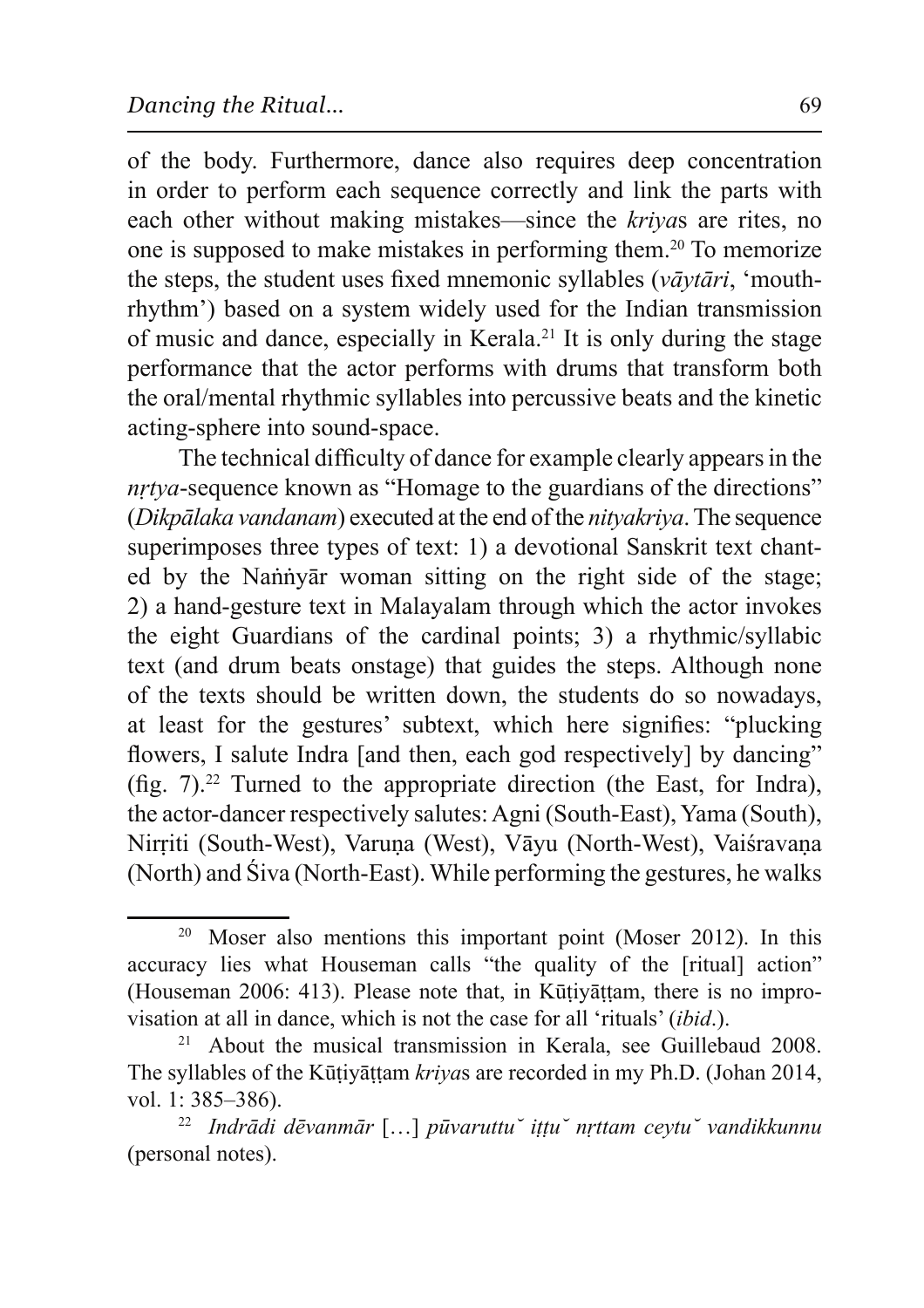back and forth in each direction using steps following the proper rhythm (titita titita, takatakata takatakata...). To end with, the actor faces the lamp and salutes Brahma, Visnu, Bhagavatī, etc. All along the dance, the Nannyar chants an independent Sanskrit hymn dedicated to the Hindu Gods.

In the last sequence titled "Heaven, Earth, Hell" (svarga, bhūmi, pātālam), the actor salutes all the creatures living in the three Hindu worlds, the last one being Brahma. The closing sequence (of the *nrttam* type) consists in offering flowers to Brahma, who sits in the center of the stage, spinning round again and again, and prostrating. This sequence is usually mentioned as 'knotting/finishing the Kūttu' ( $k\bar{u}$ ttu mūțippu).<sup>23</sup>

In both sequences, and more generally in any forms it appears in a Kūtivāttam performance, dance acts out and establishes a strong connection between the performer and the cosmic background (made of non-human entities): the actor 'invokes the gods by dancing', thus making them present onstage. This ritual property and power of dance is confirmed by the roles of the *krivas* within the performances.

# 4. Dancing the ritual: prior to and within the fiction—dramatic analysis

Before entering onstage, the performer stands at the door of the greenroom doing facial ablutions (fig. 8). According to Rāma Cākyār, these ablutions may constitute the fifth of the 'five baths' (pañcasnānam) the Cākyārs perform every day. The performer enters on tage with his ablution vase *(kindi)*, places it at the feet of the drum, salutes the drum,

<sup>&</sup>lt;sup>23</sup> The sequence also includes a so-called 'node gesture' that evokes a prescription of the *Nātyaśāstra* according to which the first mythical performance was 'tied', *baddha* (Bansat-Boudon 2012: 215–216). This gesture reappears in the *krivas* conducted in the framework of the drama. Please note that two edited and subtitled original short films accompanied the two above described sequences during the two lectures that preceded this article, both in June 2014 (firstly at the Coffe Break Conference that was held at the University La Sapienza in Rome, secondly at the French CNRS Seminar "La danse comme objet anthropologique", directed by Houseman).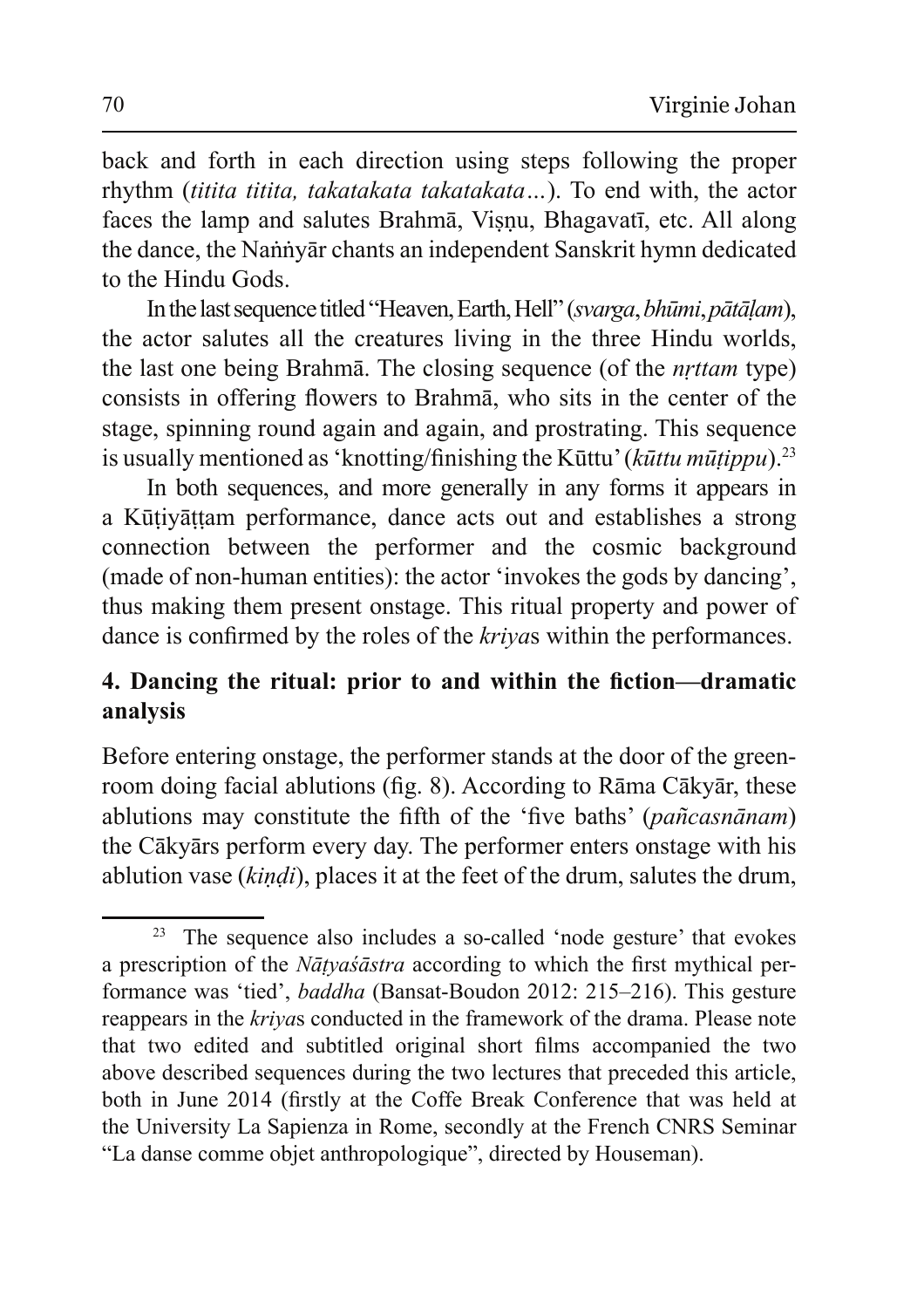dances behind the curtain, and washes his face again.<sup>24</sup> The ablutions thus anchor the danced rite in the daily ritual life of the Cākyārs, who are orthodox Hindus (fig. 9), and the *kindi*, as an instrument of the religious life, could be seen as a material link between the socio-ritual time and the performance time.

At a structural level, the krivas establish a transition between the social time and the dramatic time of the atre. The danced rite performed 'behind the curtain' (*mararayilkriya*) connects the actor to the performative and rhythmic world, while the final danced rite *(nitvakriva)* separates the dramatic time from the social time by recreating a transition in the reverse order. Both dances seem to be a sort of ritual parenthesis framing the dramatic action.<sup>25</sup> Due to these liminal 'parentheses', the whole 'starting' day (*purapāttu*), including its fictional midpart, can be apprehended as the preliminaries of a performing cycle. This hypothesis relies on the comparison between the twenty-three steps of the Sūtradhāra Purapāttu and the nineteen steps of the preliminaries (pūrvaranga) of the Nātyas'astra, which also include some acting portions.<sup>26</sup> Viewed through these lenses, the danced rites appear as the rite par excellence of the *purapattu* - *pūrvaranga* of a performance that is in fact also 'globally' ritual, thanks to these very preliminaries, and not only with reference to its devotional aim and context.

Thus, dancing corresponds to the ritualistic act of the actordancer *(natan)*, not that of the character *(vesam)*. This distinction is

<sup>&</sup>lt;sup>24</sup> A variation is found in the Kūttu of the Ring (*infra*: note 36).

<sup>&</sup>lt;sup>25</sup> Let us remind ourselves that, after having performed the *maravilkriva*, the actor turns, faces the public, becomes the character, performs a Malayalam 'acting' subtext ( $\bar{a}$ ttam) that presents the character's situation, and chants the character's first lines. The actor then finally dances again (nityakriya).

 $26\,$ See Rajagopalan 2000; Johan 2014, vol. 3: annex. I: 10–16. The Sūtradhāra Purapāttu is considered as the *pūrvaranga* of Kūtivāttam and the model of the other *purapāttu* related to other performance cycles. Its comparison with the preliminaries of the *Nātvašāstra* notably leads to reconsider the famous Indological "*nāndī* problem" (Bansat-Boudon 2001), a subject I deal with in my Ph.D., and which will be the subject of another article.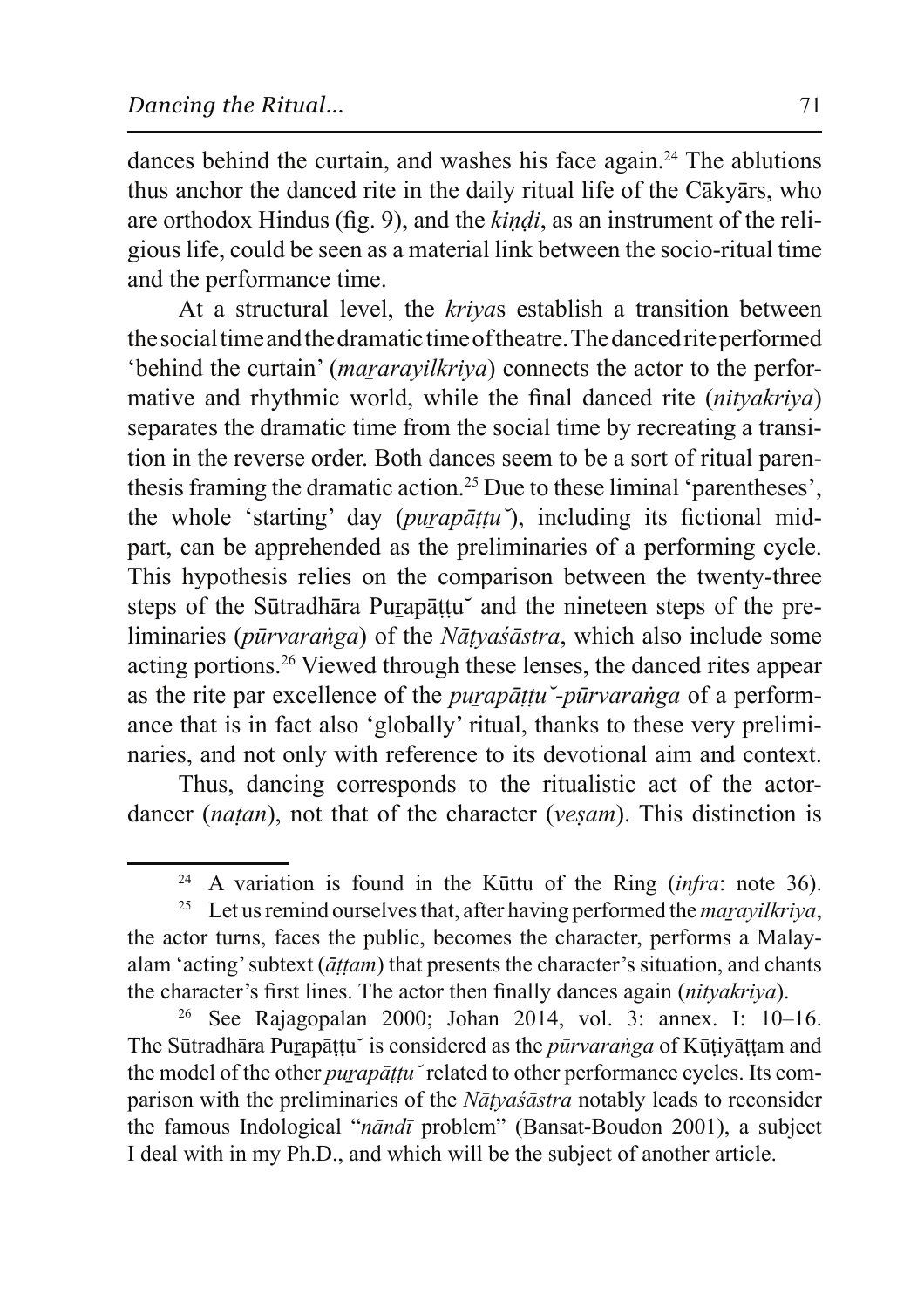underscored by the conventional key gestures consisting in 'turning' and 'touching the earrings' to separate the two functions: the actor does the 'turning footsteps' after the dance behind the curtain, and he 'touches' his earrings' before entering for the final dance (supra: notes 16–17).

Nevertheless, and this is one of the ambiguous issues of the ever slightly mysterious aesthetic of Kūțiyāțțam, the danced rites are not always disconnected from the fictional universe and from the character who will be enacted by the actor. Indeed, we find certain variations in the kriyas depending on the roles.<sup>27</sup> This point, which opens a new path of research, invites us to question the latest general aspect of dance that fuelled interesting discussions in the theoretical field of Indian theatre: "the irruption of dance into the sphere of the theatrical representation and its aesthetic result" (Ganser 2013: 176). To extend this reflection to the level of theatrical practice. I will now consider the execution of dance as part of the enactment of the dramatic action itself.

Whereas dancing as part of the drama is inherent to the protocol of the Kerala Kathakali dance-theatre genre, where danced sequences (kalaśam) enhance the dramatic emotions of enacted parts (padam), it is a rare phenomenon in Kūțiyāțțam performances. In the Rāmāyana repertoire of Kūtiyāttam, which is composed of five acts (Johan 2011a), dance is integrated only into the dramatic actions of the two act-plays that were mentioned in the Introduction of this paper: once in the Act of Bali's Death (Bālivadham), twice in the Act of the Ring (Anguliyankam). What is the reason for integrating dance here?

A few characters, such as the monkey Hanuman in the Kūttu of the Ring, have 'special *marayilkriyas*' including specific dance portions. For Hanuman, the dance behind the curtain starts with walking steps related to the dramatic action and pertaining to the so-called *sanketam* (conventional) category and not to the kriya category: Hanuman is already present behind the curtain (fig. 10). Furthermore, the following dances include sequences (such as a so-called 'tattu') that remind the monkey-character's nature (infra: note 36). This fact underscores special links between the actor and Hanumān in the context of this Kūttu which is usually exclusively performed in temples (Johan 2014; 2018).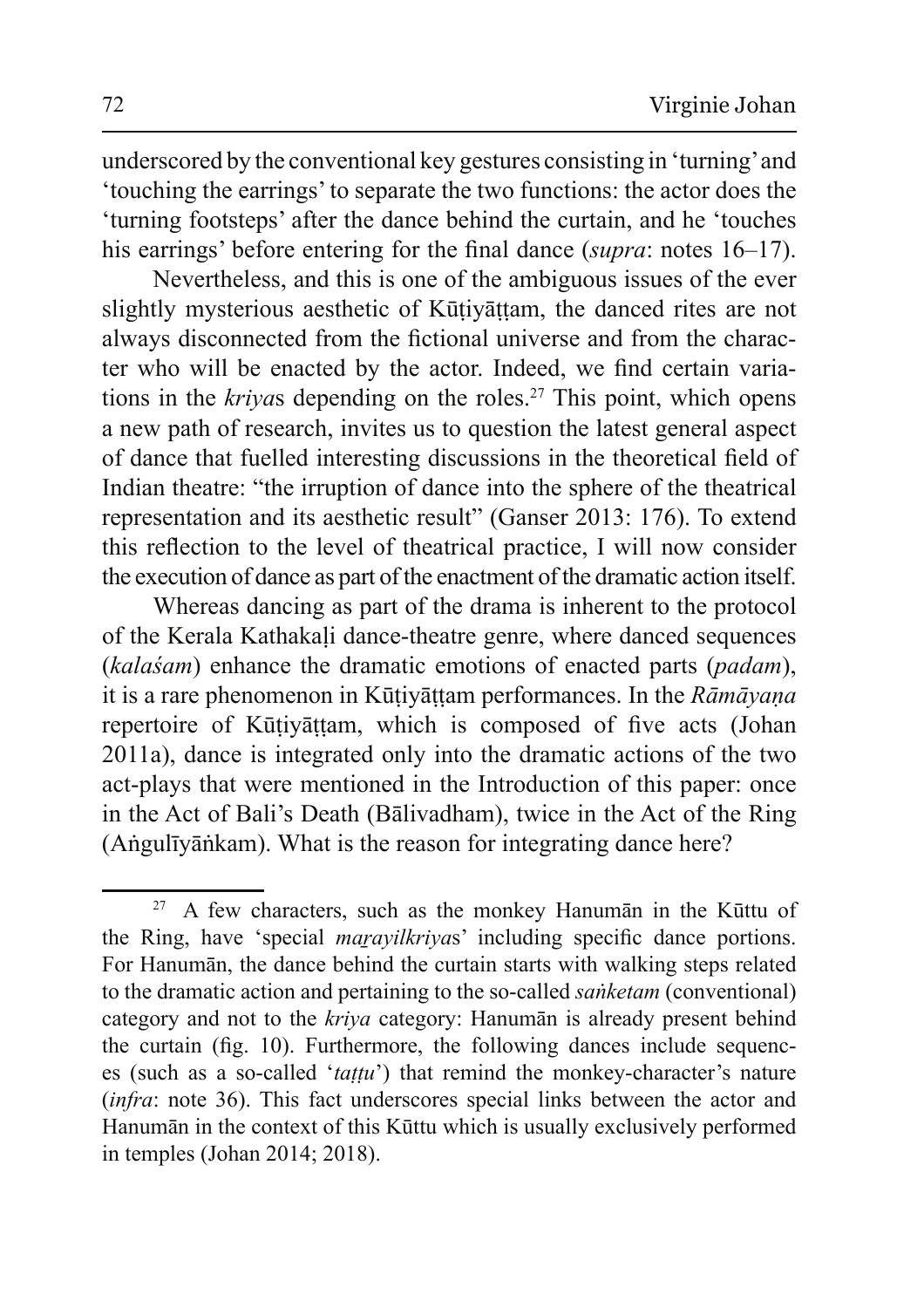In the performance of the Act of Bali's Death (based on *Abhis*. I), the actor dances on the last day as part of the 'acting together' of the act-play. When Tārā tries to prevent her husband (the monkey-king Bāli) from fighting with his brother Sugrīva, Bāli says: "Hearken to my prowess, Tārā!..." (prose line before verse 8), and then boasts about successfully churning the milk-ocean (verse 8). The actor then chants the verse and enacts a mimetic extension *(vistara)*, known as 'the churning of life's nectar'.<sup>28</sup> The actor dances between the prose line and the verse. The production manual reads:

After saying "Hearken to my prowess, Tārā!", stand up, remove the stool, turn, show the node [gesture], start the *krivas* with [the steps known as] *rantām nața*, and close/tie [the kriva-sequence] with many dances (si $n$ *rttam*). [Chant verse 8] "Tārā, when, once, I went to the churning of the ocean of nectar", and quickly enact the churning of life's nectar.<sup>29</sup>

Here, the 'node gesture' distinguishes the function of character from that of dancer. After that, the actor performs several specific pure dances (*nrttam*) referred to as '*krivas*'. Finally, he returns to Bali's role, chants, and enacts the churning of the milk-ocean. What is the reason for him to dance at this point?

 $28$  While Bali's participation in the famous mythological exploit is not mentioned in Sanskrit literature, it is in the Rāmāyana of Kampan  $(KR, IV, iii, 115; Nagar 2008: 391)$ . The Tamil version of the epic inspired the Kerala poet Śaktibhadra as well as several Cākyār's stories. If it is "Bhāsa" (who would be prior to Kampan) who wrote the *Abhisekanātaka*, would it be possible that he drew his inspiration from a South-Indian oral version of the myth? In any case, the exploit symbolizes Bali's strength. Furthermore, for Kampan, it led the monkey to marry Tārā, who was born from the churning of the milk-ocean. Recalling the feat could help Bali to calm down and reassure his spouse.

<sup>&</sup>lt;sup>29</sup> "tāre śrūyatām matparākramaḥ" enniṭṭu drutattil raṇṭāṃnaṭa. natē pīthamnīkki elunnēttu *tiriññuninnu kuttimuticcu tutannūkriya*. otukkam iśśi *nrttamkontu mutippū.* [...] "tare! mayā khalu purāmrta manthane[']pi gatvā" *ennatinnu amrtamathanam kuraññonnu āti* [...]. (Narayana Pisharoti 1993 there is no acting manual for Bali's role, only a production manual).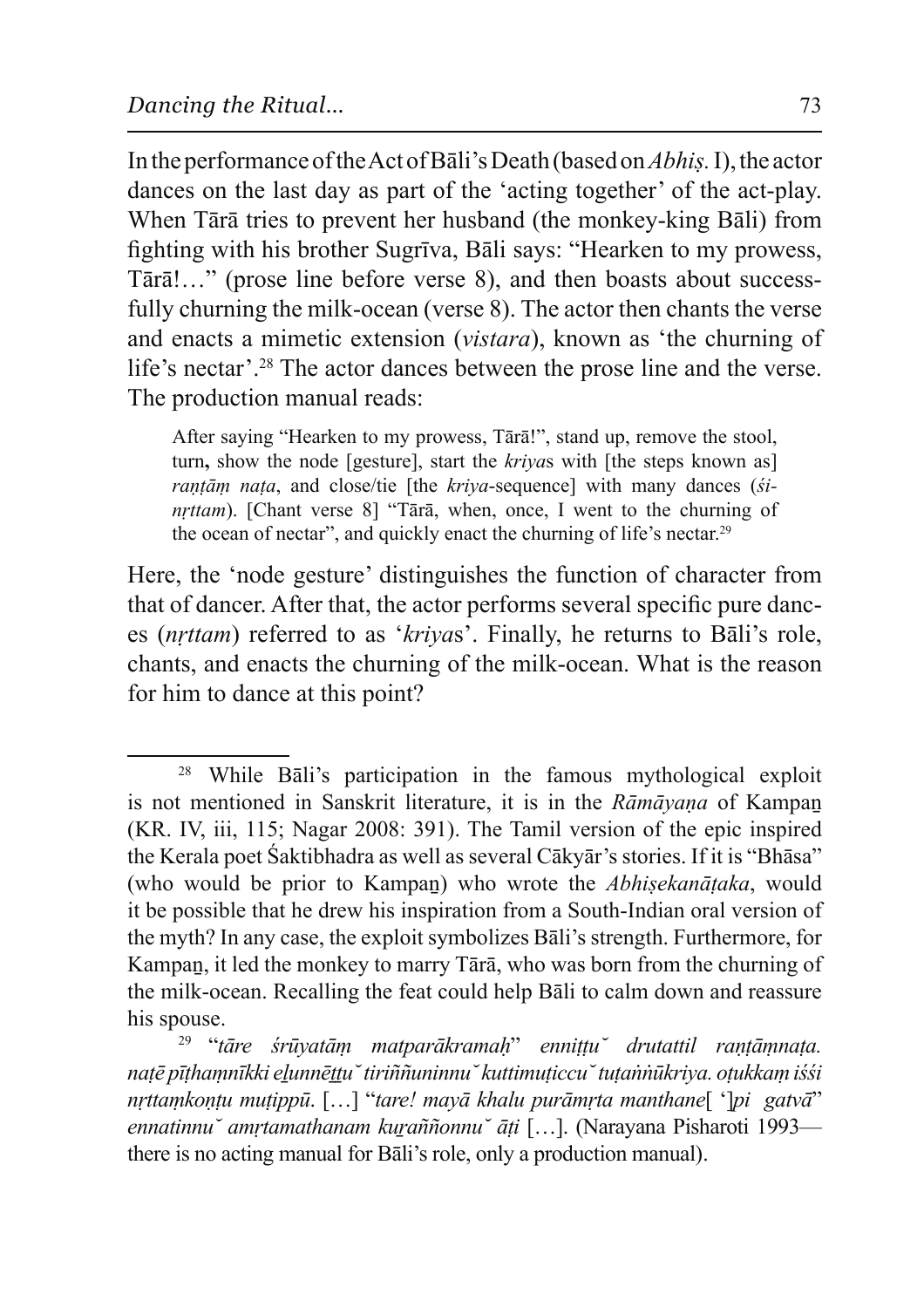According to the *Nātyasastra* and its interpretation by Abhinavagupta, dance and theatre are combined but they never mix (Bansat-Boudon 2004). More precisely, dance marks an apogee in the esthetic emotion (rasa) and "ensure[s] the cohesion of representation [...] when it comes to passing from one rasa to another, or from one acting register to another" *(ibid.: 170)*. Rāma Cākyār says something quite similar: in his mind, the actor performs kriyas at this moment of Bali's action because Bali is full of heroism  $(v\bar{v}ra)$ : the dance exalts the courage which the monkey wants to prove to his wife before reminding his participation in the churning of the ocean, which crystallises this valour. While dance thereby differs from the acting techniques that convey the fictional information, it is linked to the fiction.<sup>30</sup> In my view, dance in fact creates a distance from the dramatic process because it is subject to strict techniques devoid of 'meaning' and 'emotions': it acts as one of the numerous 'distancing' effects that characterize what I call 'the epic aesthetic' of Kūtiyāttam.<sup>31</sup> The last example will clarify this idea, showing how dance creates a distance with the performance itself.

In the sixth act of the  $\overline{A}$ *scarvacudamani*, the monkey Hanuman finds Sītā in Rāvana's garden and engages in a discussion with her. Onstage, the actor-Hanuman performs alone for twelve days, while the Nannyār reciter sitting onstage chants Sītā's Prakrit lines. Strictly speaking, the Kūttu of the Ring does not include any 'acting together'; instead, the actor regularly leaves Hanuman's role and the act-play

Technically speaking, it is opposed to the 'extensive' way of acting, corresponding to the *ankura* phase of the *Natya'sastra* (Bansat-Boudon 1992: 341–357), through which the actor mimetically enacts various exploits (like the churning of the milk-ocean).

 $31\,$ By this term, I refer to the narrative dramaturgy of Kūțiyāțțam (including change of points of views, stops-in-time, flash-backs), and to the Brechtian "Epic theatre", in the (only) sense that its aesthetic was characterized by several 'distancing' processes (inspired from Asian theatres), for example by a distance between the 'actor-demonstrator' and his role, and by story-teller's techniques (Johan 2014).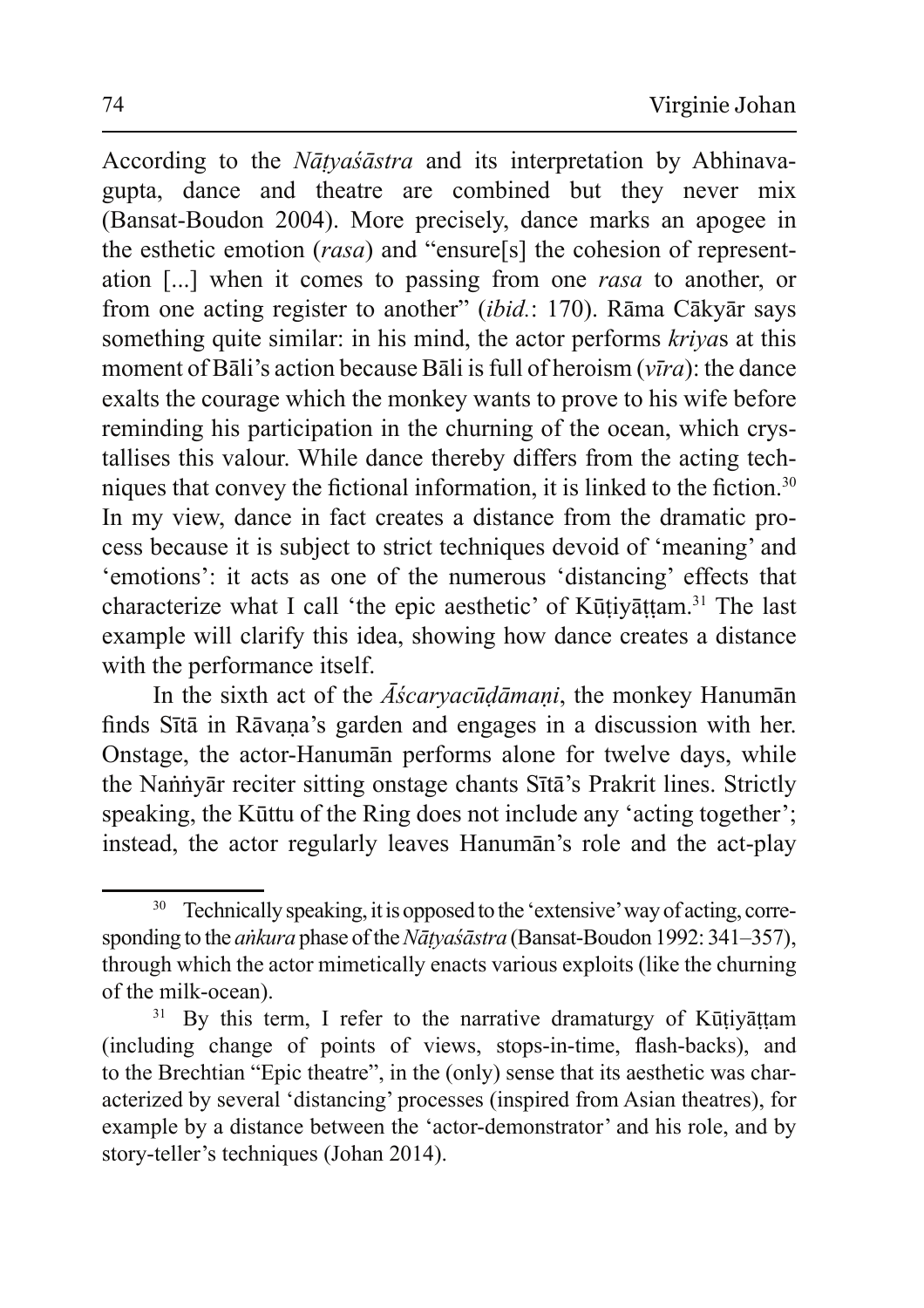to develop narrative retrospections drawn from the Malayalam acting manual.<sup>32</sup> Within this complex framework, dance intervenes in the middle and at the end of the Kūttu, before two important scenes.

The first dance is executed on the sixth day dedicated to the salutation (namaskāram) of Sītā by Hanumān. When Hanumān enters Rāvana's garden for the first time, the acting manual reads:

Repeat: "I will enter [the garden]", walk, enter [the garden], look around, act "wonderful!", chant and act: "esām" ["of these (trees)"—Asc VI, verse 4a], touch the earrings, do all the ritual dance (kriya), starting by [the so-called] *tattu* of Hanuman [*nrttam*], tie/close the *kūttu*, do your facial ablutions [in the greenroom], and come back [onstage].<sup>33</sup>

The second *kriva* is performed on the last day, when Hanuman tells Sītā how desperate Rāma was when he realised that she had been kidnapped. The manual reads:

Chant "at that time the God [Rama]", touch the earrings [separating gesture], perform the full dance (*nrttam*), starting with "*kunkunam*" [the first *nrttam* sequence of the *nityakriya*, go backstage, do your facial ablutions, and come back onstage.<sup>34</sup>

Then, the actor-Hanuman utters and enacts Rama's words (verse 8 of the play). On both occasions, even if dance is first called 'kriva' and then '*nrttam*', the entire *nitvakriva* is performed:<sup>35</sup> the actor accomplishes

34 "tatas tadānīm sa dēvah" ennucolli kundalamittu muticcu \kunkunam tutannīttu nrttattolam kāttikkalinnāl anivaravil povi mukhattu nīru taliccu arannattuvannu [...]. (ibid.: 398-399).

The masters I questioned had no explanation for these different terminologies. Let us note that, in fact, not only '*nrttam*' is performed, but also the mimetic dance *(nrtyam)* portions of the *nityakriva*.

<sup>&</sup>lt;sup>32</sup> See Johan 2014; forthcoming; Shulman 2016.

<sup>[</sup>Angulīyānkam Āṭṭaprakāram:] "yāvat praviśāmi" ennu pinneyum 33 colli kāluveccu akattu katannu vattattil nōkki "āścaryyam" ennukātti "ēsām" ennu kavvõtukūte colli kundalamittu muticcu hanumānte tattu tutanni kriya muluvan āti kūttu muticcu mukhattu nīru taliccu vannu [...] (Naravana Pisharoti 1988: 258–259). Then, the actor enacts Rāma's line as if he was Rāma.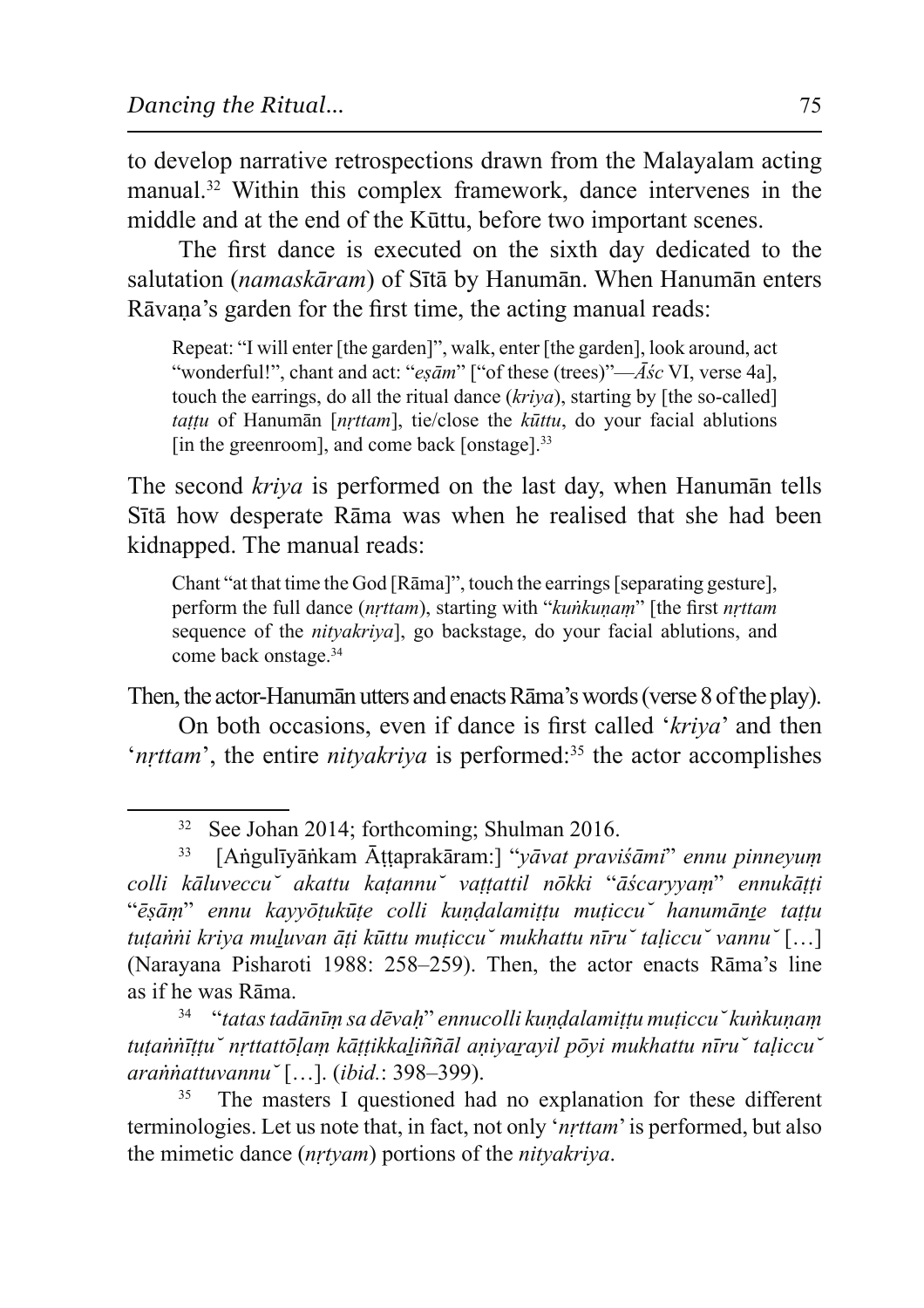the conventional gesture of symbolically 'touching the earrings', through which he abandons the character's function to move on to the dancer's function, then dances, leaves the stage, goes to the greenroom, takes a short break, does his ablutions, and comes back onstage.<sup>36</sup> Why does the actor dance?

The author (probably a Nampūtiri Brahmin) of the Sanskrit commentary on Kūtivāttam titled *Natānkuśa* asks this question to the actors and receives this enigmatic reply:

If you know the effect, why search for the cause? [...] Shall we ask why heat is the attribute of fire? $37$ 

In this view, dance is naturally part and parcel of the atre, so questions about the reasons to perform it in this context are irrelevant. Indeed, without dance, the theatrical representation would not be in the image of a 'fire-wheel', as the theoretical texts on Indian theatre mention (Bansat-Boudon 1992, 2004; Ganser 2013). Nevertheless, earlier in the *Natānkuśa*, the actor also provided another less laconic answer, explaining that the first dance is performed when Hanuman moves from the heroic to the marvelous feeling of entering the garden.<sup>38</sup> This idea, that we have found earlier in Bali's case, is again present in our

<sup>&</sup>lt;sup>36</sup> The practice consisting in going to the greenroom after the *nityakriya* recalls the *maravilkriva* practice which, in this Kūttu, wants the actor to go backstage to do his ablutions after the dance. Indeed, in this Kūttu, the actor-Hanumān enters on tage with *cari* vigorous footsteps belonging to the dramatic universe, before starting a special type of *maravilkriva*. Because this is Hanuman himself who first enters on tage (fig. 10), the actor does not bring the ablution vase. Thus, after the dance behind the curtain, he goes back to the greenroom, where he left the vase, to do his ablutions. He repeats the custom after the *nityakriya* (private communication from Rāma Cākyār, Paris, 2017).

<sup>[</sup>Nātankuśa II, ii] yad uktam kāryam ced avagamyeta kim kāranaparīksayā [...] anyathā agneh ausnyasya kim nimittam iti pratipraśnah *prasajveta* (Paulose 1993: 14–15).

<sup>[</sup>Nātankuśa I, ii]. tatra tu āścarvād iti.— "Here, this is [i.e. there is dance] because of wonder" *(ibid.*: 8).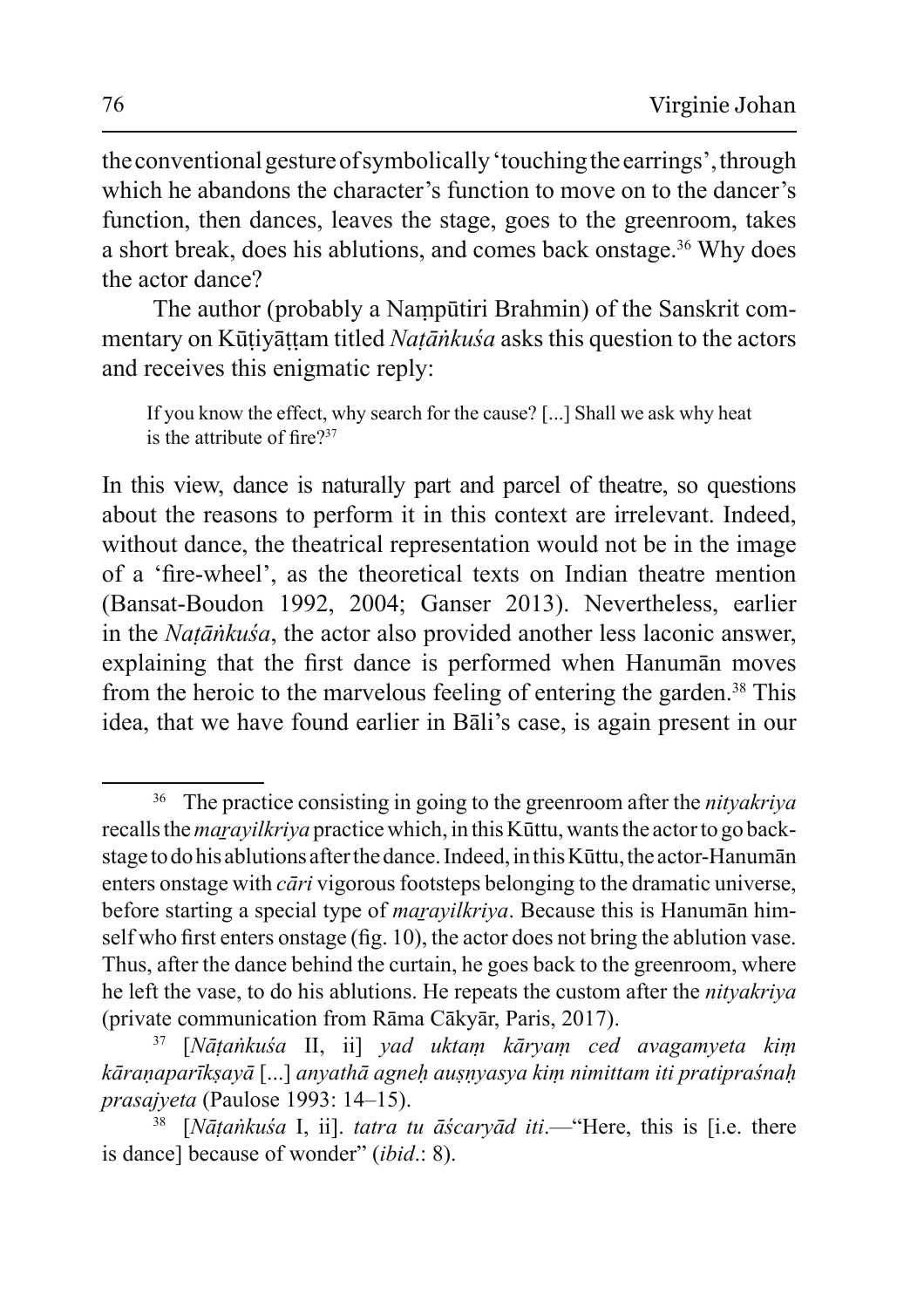third case: when 'Rama' appears in the Kuttu, the rasa changes from the Heroic (of Hanuman) to the Desperate (of Rama). Just as in Bali's case, here again dance fulfills the role conferred by Abhinavagupta: "to ensure the cohesion of representation [...] when it comes to passing from one *rasa* to another" (Bansat-Boudon 2004).

Furthermore, in the Kūttu of the Ring, both cases where kriva is required present the act of 'entering': in the first, Hanuman enters the marvelous garden where he will find Sta, and in the other one Rāma enters the Kūttu performance through the actor-Hanumān's discourse and action. In this dramatic context, dance as well as the ablutions could have a purifying virtue: this would allow the actor-Hanuman to salute Sita after a long journey and to bring 'the God' Rama on stage (and maybe, in the first case, also Sītā herself). Based on this personal interpretation, dance would create a kind of meta-pūrvaranga or meta-*purapāṭṭu*. One cannot but be reminded that the actor 'invokes the gods by dancing' (as is the case in all *nityakrivas*): here, he could make Rāma, Sītā, and maybe even Hanumān, appear onstage as gods, not only as 'characters'. To some extent, it seems to me that this interpretation could also be applied to Bali's case: here dance would 'clean the place' to make all the gods and demons enter onstage before they proceed to the Churning of the Ocean—a mythological act that creates the whole world—and maybe also in respect to Bali himself, a great emperor *(cakravarti)*, who will then 'enter' the battlefield and die onstage—a very rare if not unique phenomenon in Kūtiyāṭṭam.

Nevertheless, the opinions of the practitioners I questioned among whom some told me that they had wondered about the role of these dances and questioned their gurus about it—are slightly different. In their opinion, the *krivas* which are performed in the dramatic context of the Act of the Ring more generally recall/contain the devotional aim of the performance. For instance, the famous actress Usa Nannyar expressed an opinion passed on to her by her gurus: "We insert dance before the most important moments to recall that our Kūttu is a danced offering". The Angulīyānkam Kūttu expert Painkulam Nārāyanan Cākyār told me nearly the same thing using other words. As for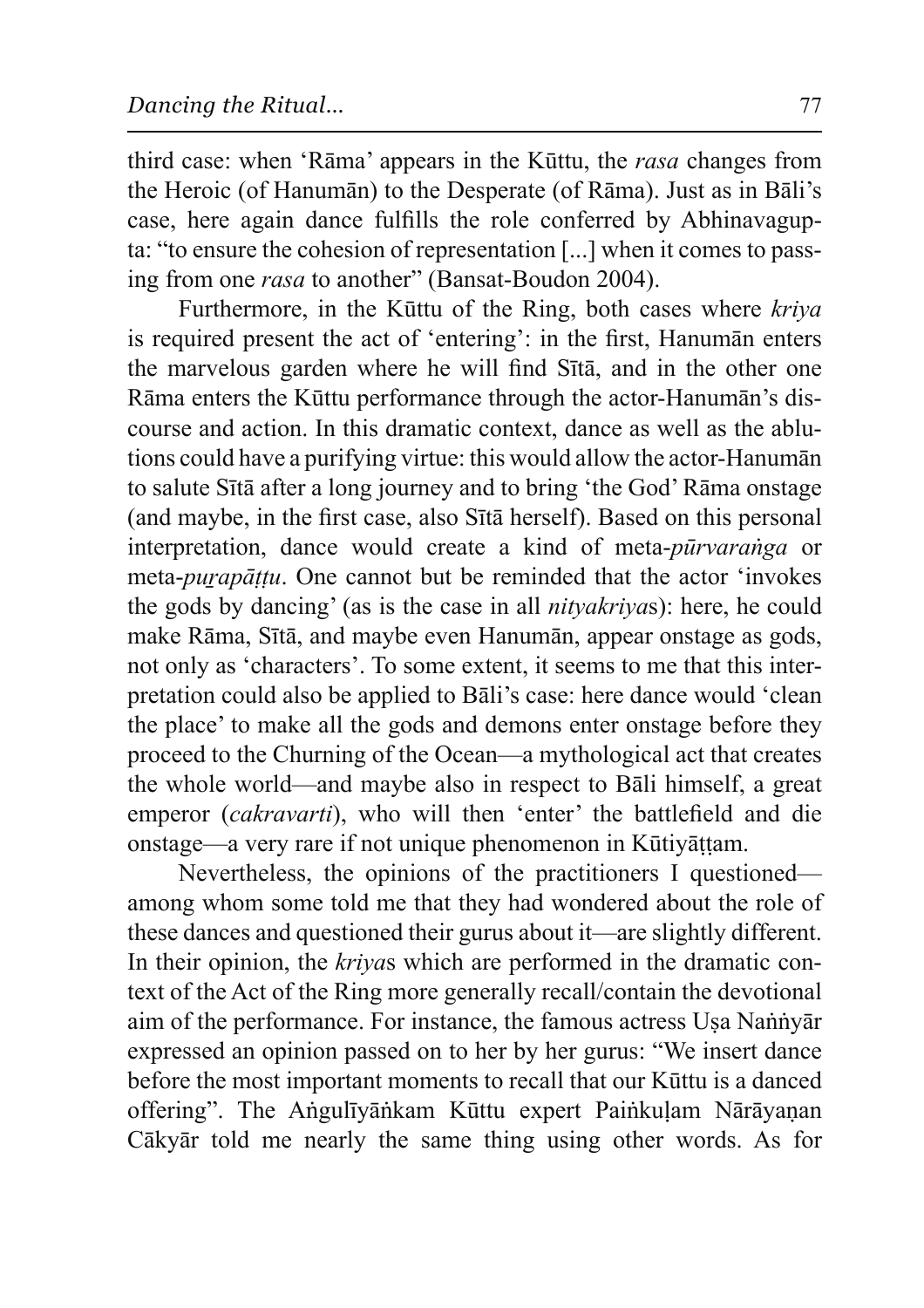Rāma Cākyār, he explained that when dance appears in the Kūttu, "it creates a pause that makes the spectator meditate".<sup>39</sup>

## **Conclusion**

In the same vein as conclusions reached in previous works on the Indian theory of theatre, we can affirm that within the context of the only practice of Sanskrit theatre, dance is distinct and independent from acting, and yet it is linked to the dramatic action and represents an important ingredient of the theatrical aesthetic process. I attempted to demonstrate here that the 'cohesive role' assumed by dance throughout the theatrical performance of Kūtivāttam derives from the ritual nature of dance. In this context, the readymade English expression 'ritual dance' concretely designates a practice of dancing the rite, considering that the rite is here understood as a precise action that connects, via rhythmic movements, the actor, the stage, the dramatic action and the public to cosmic forces, and that echoes the devotional social context of the whole performance in the temple's precinct and the participant's everyday life. In my view, the micro-action of dancing translates the Hindu macro-conception not only of the world but also of the theatrical event, in the sense that the world represented on stage (as well as in the ritual action, to which the entire theatrical representation can also be assimilated) is closer to the cosmic model than to the social world.<sup>40</sup>

On the first day of the performance, liminal dances allow the participants to transit from the socio-religious life to the theatrical, rhythmic and cosmic universe. Then, when dance appears in the drama, it establishes a 'beautiful' double distance with the emotional dramatic process on the one hand, and the entire performing event on the other. In fact, regardless whether the actor smiles when dancing or whether some

<sup>&</sup>lt;sup>39</sup> Private communications, Trichur District, 2001–2003.

<sup>&</sup>lt;sup>40</sup> See Bansat-Boudon 2004 about the roots of this idea in the Indian theory of theatre. About the social world and theatre in general, see Johan 2014, vol. 2: 898-900.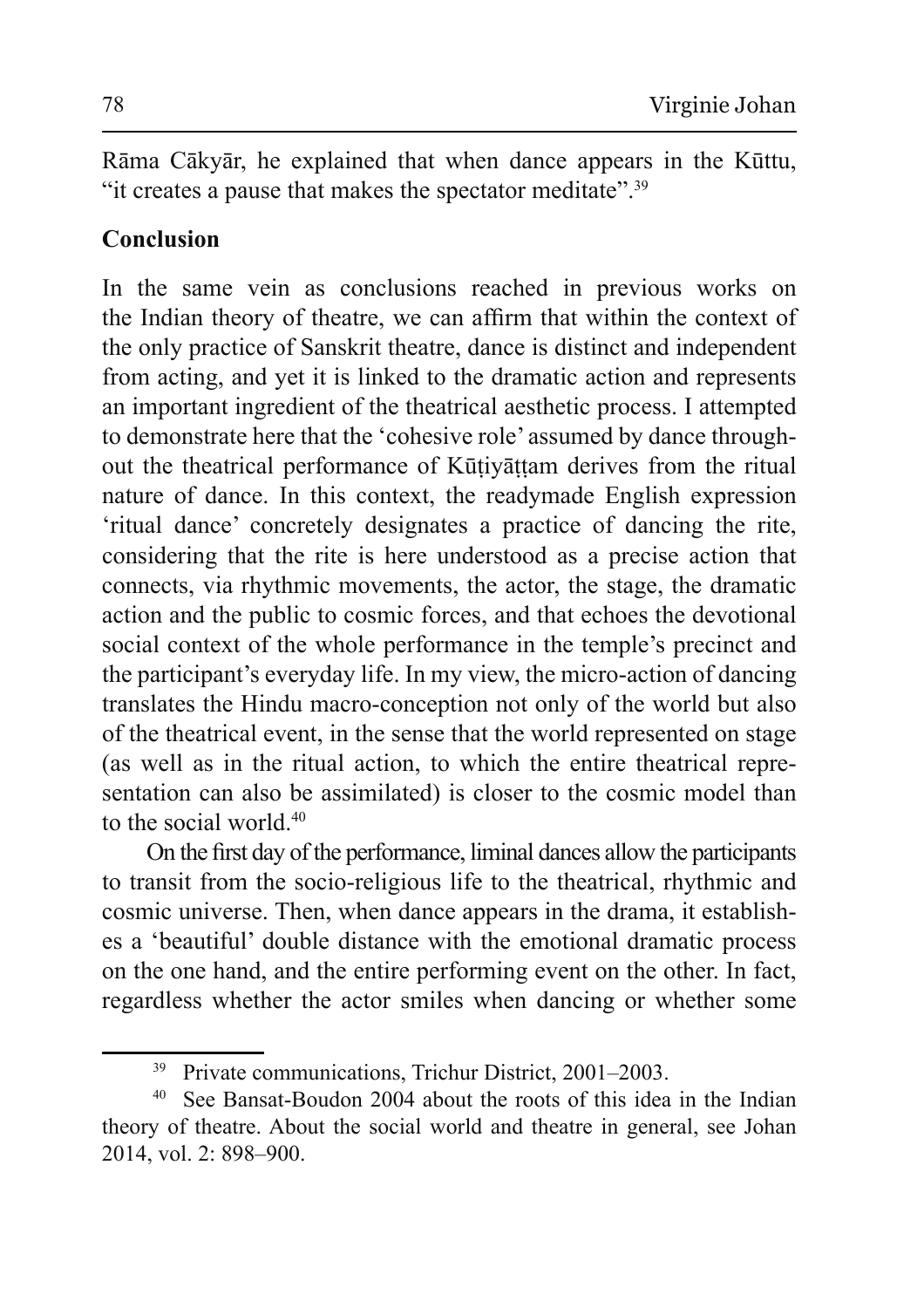dance movements might appear to be 'charming', dance is here first and foremost expected/required to be exact and effective. Ritual obligations hide under the guise of dance movements that suspend the fiction to recall the devotional target of theatre and recontextualize its macrocosmic context. At this level—and to some extent at the level of the actor who merges with his ritually effective action when dancing dance could act as the most powerfully distancing but also unifying factor of the epic aesthetic of Kūtivāttam.

Finally, it is perhaps precisely through the danced-rites—liminal and interwoven processes, which are at the same time 'enveloping' processes—that the actors manage to 'touch' the divinity through theatre. Kūtivāttam dances moreover show how 'complex rites' both contain and act upon the socior eligious context, whose focal point is the phenomenon of 'divine theatre' that they trigger.<sup>41</sup>

## **References**

#### **Primary sources**

## **Manuscript**

[Ms. Arannettam Attaprakāram]. Rāma Cākyār. 1973. Bālacaritam Sūtradhāran *Purappātu*". Acting manual for the Entry of the Director in the *Bālacaritam*. Kalāmaņdalam: 5 p. [Mal.].

## **Editions**

- [Angulīyānkam Āttaprakāram]. In: K. P. Narayana Pisharoti (ed.). 1988 [1967]. *Āścarvacūdāmani*. Trichur: Sangeet Natak Akademi: 184–407 [Mal.].
- [Bālivadham Krāmadipika]. K. P. Narayana Pisharoti (ed.). 1993. Abhisekanātakattinte Krāmadipika 1. Bālivadhānkam. In: Kēļi, Feb-March: 13-16 [Mal.].

<sup>41</sup> I thank M. Houseman for suggesting me this last concluding words. On the subject and about the last quoted terms, see also Handelman 2004: 12ff.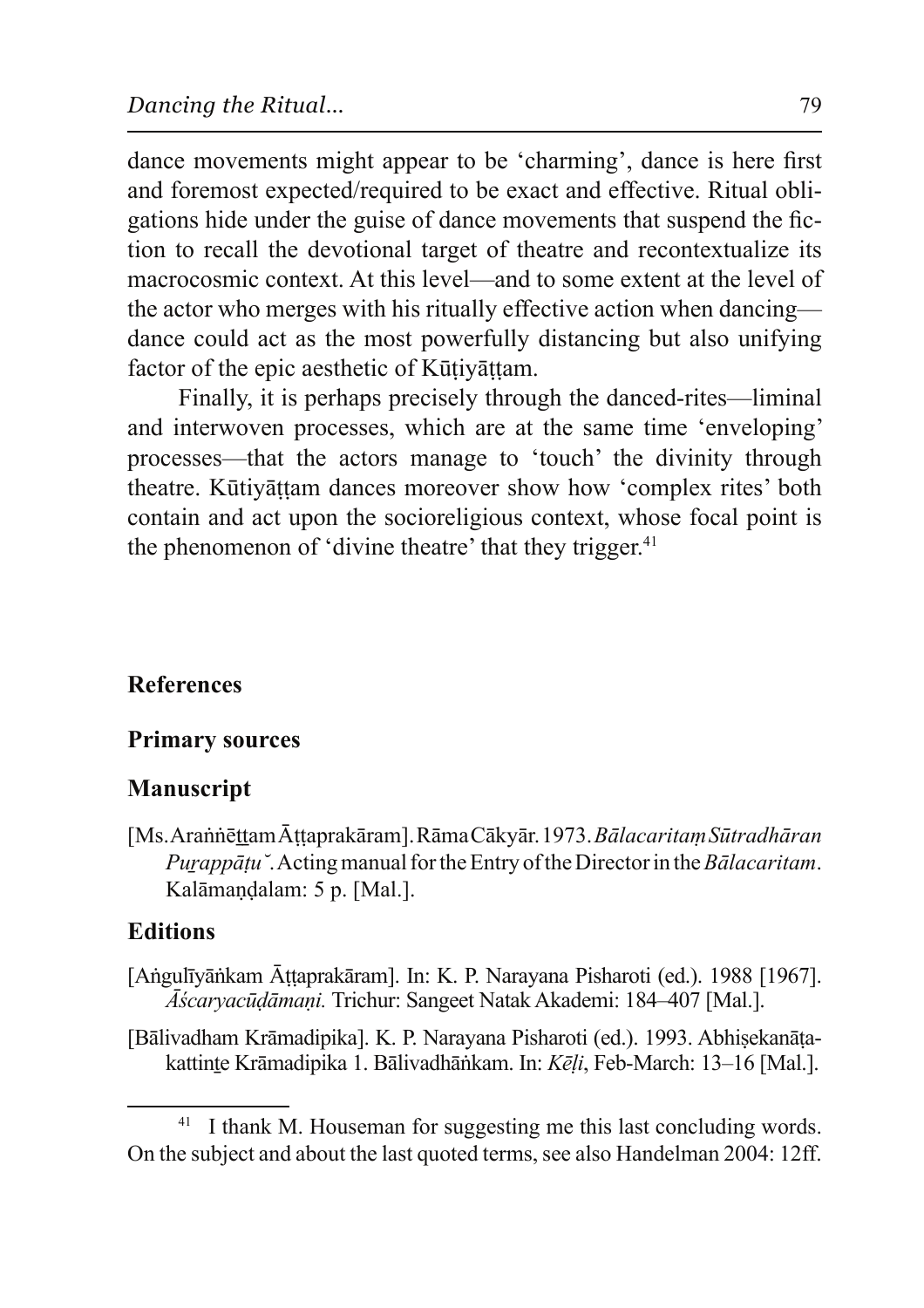- Nagar, S. L. (ed.). 2008. *Kamba Ramayana.* 2 vol. [Eng. Transl.]. Delhi: Parimal.
- $[Natānkuša]$ . K. G. Paulose (ed.). 1993. *Natānkuša. A Critique on Dramaturgy*. Ravivarma Samskrta Granthāvali 26 . Tripunithura: Government Sanskrit College Commite [Sk.].

#### **Secondary sources**

- Bansat-Boudon, L. 1992. *Poétique du théâtre indien. Lectures du Nātyasastra*. Paris: EFEO.
- 2001. "Nāndyante Sūtradhāraḥ". Contribution d'Abhinavagupta à la question de la bénédiction liminaire dans le théâtre. In: R. Torella (ed.). *Le parole e i marmi*. Serie Orientale Roma 92.1. Roma: Istituto italiano per l'Africa e l'Oriente: 37–85.
- 2004. Danse/Théâtre ou le partage du sensible. In: *Pourquoi le théâtre? La réponse indienne.* Paris: Mille et une nuits: 177–218.
- 2012. Aesthetica in nuce dans le mythe d'origine du théâtre indien. In: S. D'Intino and C. Guenzi (eds.). *Aux Abords de la clairière*. Turnhout: Brepols: 213–238.
- Bargavinilayam, D. 1999. Mānimādhavīvam. Thiruvananthapuram: Government of Kerala, Department of Cultural Publications [Mal.].
- Chakyar, M. M. 2015. *Kutiyattam and Kerala Temples*. Georgia: Athens.
- Ganser, E. 2013. Trajectories of Dance on the Surface of Theatrical Meanings: Contribution to the Theory of Rasa from the Fourth Chapter of the *Abhinayabhāratī*. In: N. Mirnig, P.-D. Szántó and M. Williams (eds.). Puspikā: Tracing *Ancient India through Texts and Traditions.* Oxford: Oxbow Books: 173–202.
- Guillebaud, Ch. 2008. Le chant des serpents. Musiciens itinérants du Kérala. Paris: CNRS.
- Handelman, D. 2004. Why Ritual in Its Own Right? How so? In: Social Analysis, 48(2) (summer): 1-32. http://dx.doi.org/10.3167/015597704782352582.
- Houseman, M. 2006. Relationality. In: J. Kreinath, J. Snoek and M. Stausberg. *Theorizing Rituals. Issues, Topics, Approaches, Concepts. Numen Book* Series: Studies on the History of Religions 114–1. Leiden: Brill: 413–428.
- Johan, V. 2011a. Actresses on the Temple Stages? The Epic Conception and Performance of Women's Roles in Kūtiyāttam Rāmāyana Plays. In: H. Brückner, H. de Bruin and H. Moser (eds.). *Between Fame and Shame: Performing Women—Women Performers in India.* Wiesbaden: Harrassowitz: 245–274.